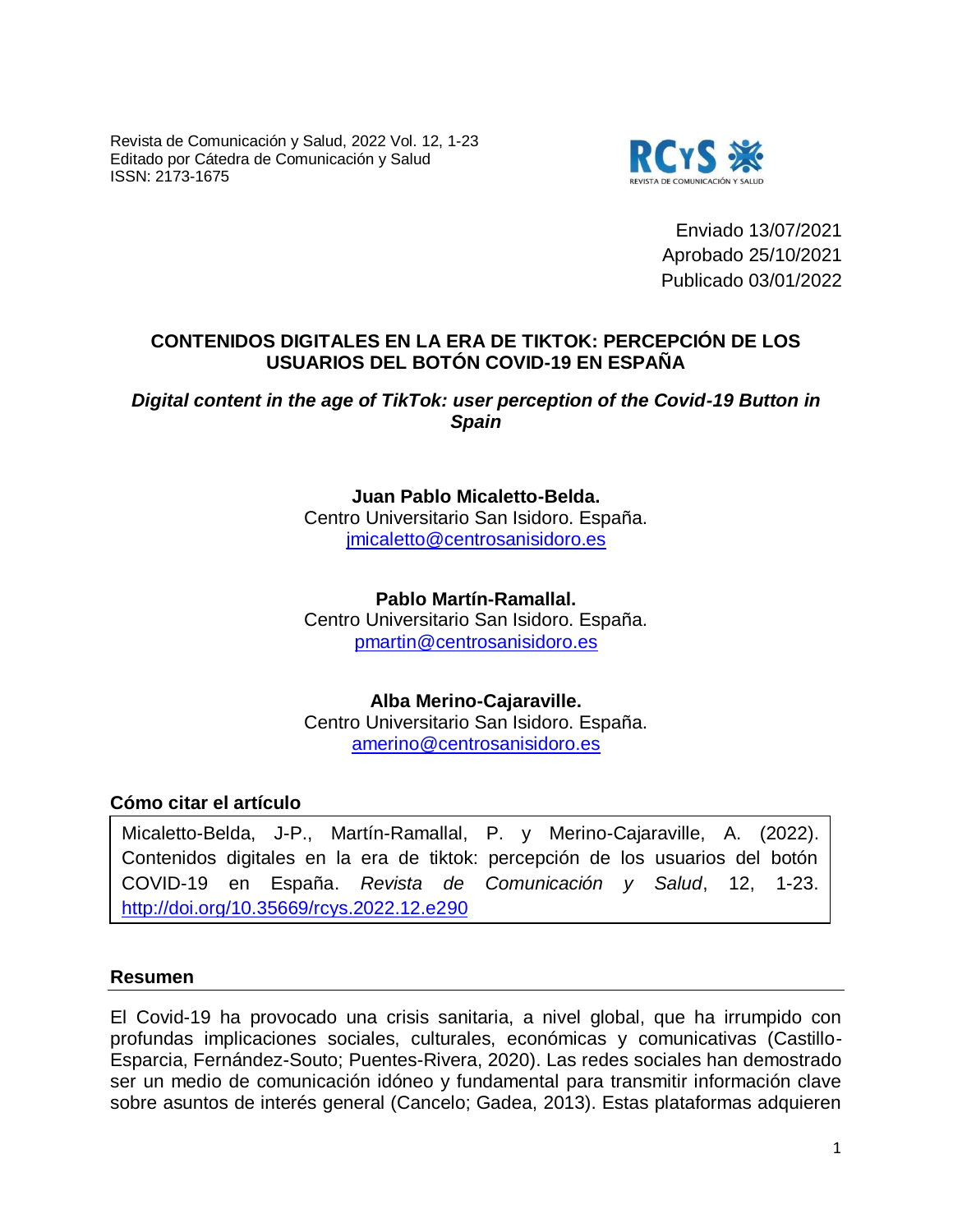un papel determinante en la pandemia. TikTok, una de las redes emergentes de los últimos dos años, incorporó, en su versión móvil, el botón Covid-19; una herramienta diseñada para ayudar a su comunidad a protegerse del coronavirus. La iniciativa consiste en resolver dudas y compartir información, con los miembros de la comunidad, basada en el cumplimiento de las recomendaciones sanitarias (lavado de manos frecuente, uso de mascarilla, etc.) emitidas por el Ministerio de Sanidad, en España, y la Organización Mundial de la Salud. La investigación plantea como objeto de estudio el análisis de la percepción pública que poseen los usuarios de TikTok sobre esta herramienta y de los recursos disponibles en su versión española, con el objetivo de determinar cómo perciben estos contenidos, así como su utilidad. Con este propósito se ha diseñado una metodología mixta, compuesta por un análisis cuantitativo y cualitativo, que se ha materializado a través de una encuesta en línea dirigida a un grupo de prosumidores de la plataforma. Los resultados reflejan que estos individuos valoran de forma favorable los contenidos digitales compartidos en TikTok. No obstante, señalan que sería necesario mejorar el diseño y la adaptación de estos recursos a la plataforma y al público tipo, como se expresa en las fuentes consultadas en el artículo (Marcelino, 2015; De-las-Casas, 2020). Por ende, la investigación revela que no se está aprovechando plenamente el potencial de esta herramienta de comunicación para ofrecer información de interés general sobre el coronavirus. Finalmente, se plantean futuras líneas de investigación en el trabajo, como conocer la funcionalidad de iniciativas similares en otras redes sociales o analizar los mensajes de TikTok difundidos por las instituciones públicas.

**Palabras clave:** Redes sociales, coronavirus, Covid-19, pandemias, TikTok, contenidos digitales, comunicación, publicidad institucional, crisis, accesibilidad

## **Abstract**

Covid-19 has provoked a global health crisis that has had profound social, cultural, economic and communicative implications (Castillo-Esparcia; Fernández-Souto; Puentes-Rivera, 2020). Social networks have proven to be an ideal and fundamental means of communication for transmitting key information on matters of general interest (Cancelo; Gadea, 2013). For this reason, these platforms acquire a determining role in the pandemic. TikTok, one of the emerging networks of the last two years, has introduced, in its mobile version, the Covid-19 button; a tool designed to help its community to protect themselves and others from the coronavirus. The initiative consists of resolving doubts and sharing information with members of the community, based on compliance with health recommendations (frequent hand washing, use of masks, etc.) issued by the Spanish Ministry of Health and the World Health Organization. The purpose of the research is to analyze the public perception of TikTok users about this tool and the resources available in its Spanish version, with the aim of determining how they value these contents, as well as their usefulness. For this purpose, a mixed methodology has been designed, consisting of a quantitative and qualitative analysis, which has materialized through an online survey addressed to a group of prosumers of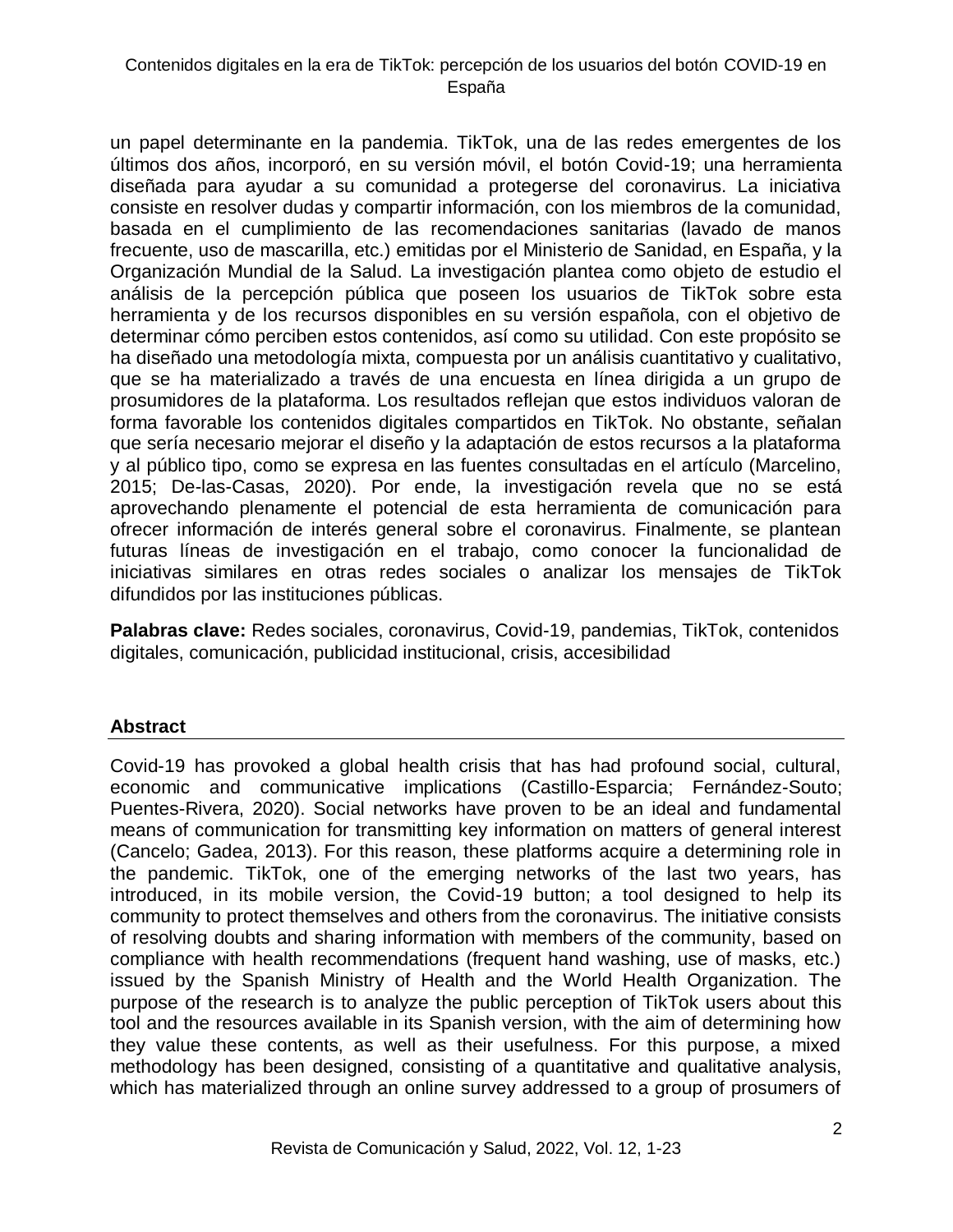the platform. The results reflect that these individuals favorably value the digital content shared on TikTok. However, they point out that it would be necessary to improve the design and adaptation of these resources to the platform and the target audience, as expressed in the sources consulted in the article (Marcelino, 2015; De-las-Casas, 2020). Therefore, the investigation reveals that the potential of this communication tool to offer information of general interest about the coronavirus is not being fully exploited. Finally, future lines of research at work are proposed, such as knowing the functionality of similar initiatives in other social networks or analyzing the TikTok messages disseminated by public institutions.

**Keywords**: Social networks, coronavirus, Covid-19, pandemics, TikTok, digital content, communication, institutional publicity, crisis, accessibility, design

# **1. INTRODUCTION**

The SARS-CoV-2 crisis is transforming the communication ecosystem in which brands, advertising agencies and advertisers operate (Xifra, 2020). Companies and institutions are looking for a new way of communicating and transmitting to engage with their target audiences, especially in digital environments (De-las-Casas, 2020).

In the business sphere, advertising based on the mass marketing of products and services is gradually being replaced by corporate communication aligned with the current situation of the population. The purpose of this new form of communication is to maintain and improve the reputation of brands, with messages of hope and reassurance aimed at citizens (Suarez, 2020).

At the institutional level, the different governments, calling for responsibility, are developing various communication actions that, with greater or lesser success, are trying to halt the spread of the coronavirus and protect people's health through advertising campaigns or the dissemination of certain content on social networks. These initiatives seek to promote habits based on the mandatory use of masks, frequent hand washing or safe distancing in public places (Moreno, 2020).

Social networks represent a key communication channel for transmitting information to the population on matters of public interest (Cancelo; Gadea, 2013). For this reason, institutions are multiplying their presence in these virtual environments to amplify their voice and convey to the population the importance of respecting health recommendations. In Spain, the Ministry of Health (2020) is present on networks such as Facebook, Twitter, Instagram, Telegram and YouTube, and has recently created a profile on TikTok, with the aim of connecting with younger people.

This platform, which is revolutionising the current social media landscape, has experienced profound growth over the last year and represents one of the most used social networks among Generation Z (IAB, 2020; IAB, 2021). The network is based on the editing and broadcasting of short videos, which can reach a significant number of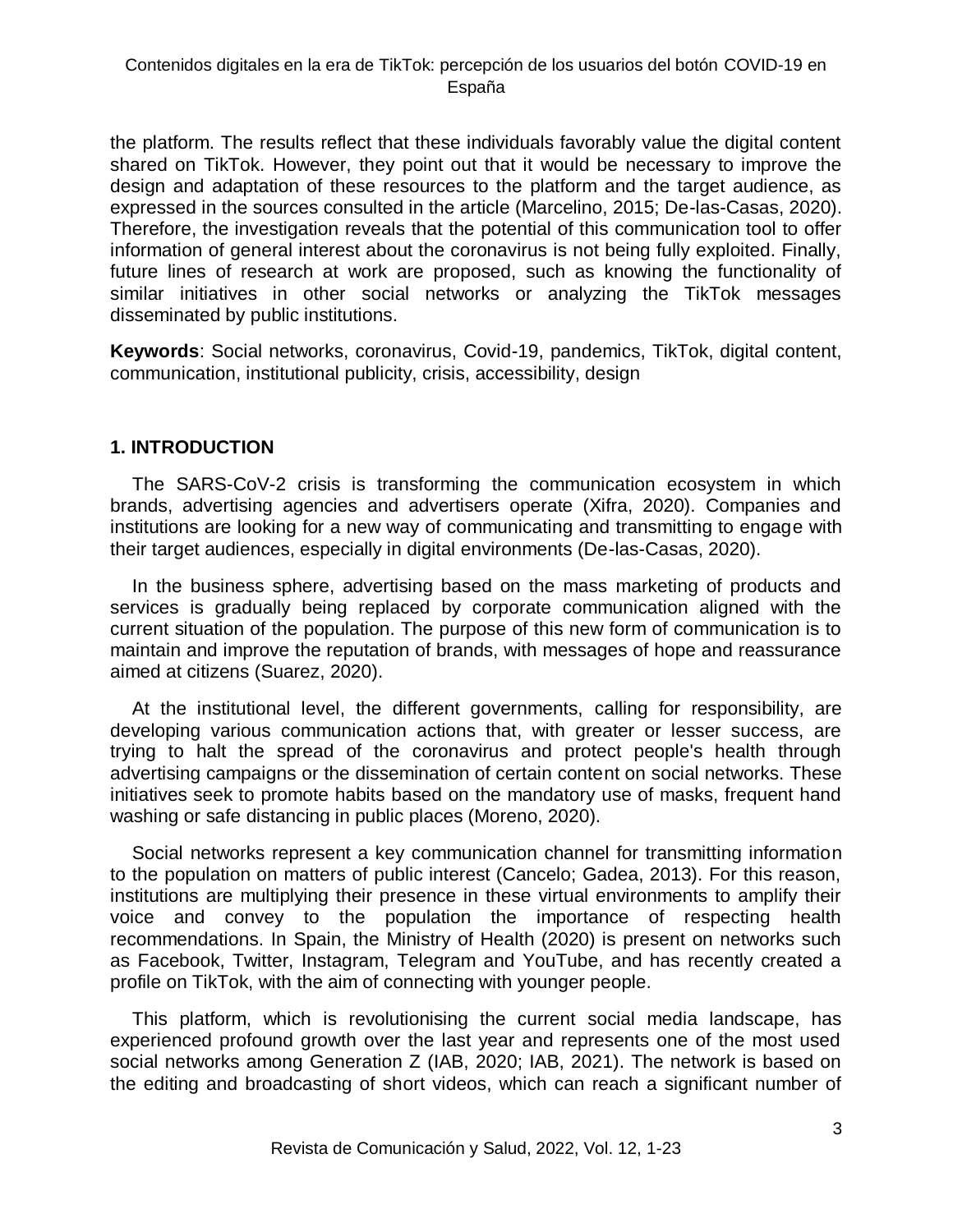views thanks to its algorithm. It currently has 1.5 billion active users. In addition, it is operational in 155 countries and available in 75 languages (Mohsin, 2021).

Due to its reach, Tiktok has become a potential tool to raise awareness about the coronavirus and stop its spread (Verne, 2020). The platform enabled the Covid-19 button on its mobile app, a section designed to provide accurate and verified information on the coronavirus, in collaboration with the Ministry of Health and the World Health Organisation. The initiative, which is altruistic in nature, consists of resolving doubts and sharing digital content related to safety and prevention measures in a scenario of uncertainty.

In this context of crisis, it is necessary to consider the effectiveness of these new initiatives among citizens and whether they are adequate to achieve their objectives. For this reason, this research focuses on the analysis of the public perception that TikTok users have of the Covid-19 button and of the resources available in its Spanish version. The aim of the study is to determine how users value the advertising and informative content that forms part of this section of the mobile application.

This dystopia caused by the coronavirus has generated an unprecedented earthquake that is causing economic recessions, social outbursts and political conflicts that simultaneously affect multiple countries (Sterzer, 2020). The different public authorities, in an attempt to control the pandemic, are making use of different communication platforms and tools to warn society of the risks derived from the virus. Communication, from a strategic point of view, is acquiring a new dimension in this context of global crisis.

Public authorities face the challenge of connecting, through institutional communication and advertising, with a public that, due to the multiplicity of information and entertainment channels, is dispersed across different platforms and media that omit messages of a persuasive nature (Selva-Ruiz; Martín-Ramallal, 2019). Added to this fact is the profound proliferation of advertising messages that seriously hinders the receptive capacity of the masses (Orozco, 2010).

Communication has acquired a transcendental role in the transmission of preventive information about the coronavirus. However, it is evident that in social media such as Instagram, Facebook and YouTube it has not had the desired impact (Igartua, Ortega-Mohedano; Arcila-Calderón, 2020). For this reason, it is of interest to investigate young people's perception of this section of TikTok, since, according to the data consulted previously, it is an emerging network in full growth (IAB, 2020; Mohsin, 2021). It is necessary to develop, from an academic point of view, studies that allow us to reflect on the effectiveness of these communication tools, offering, if necessary, proposals to improve the quality and effectiveness of the information offered on issues of social interest: pandemics, disasters, etc.

The article explains the main theoretical foundations that form part of institutional advertising. It then analyses the role of social networks in the design and dissemination of digital content. This theoretical review serves as a basis for analysing the section of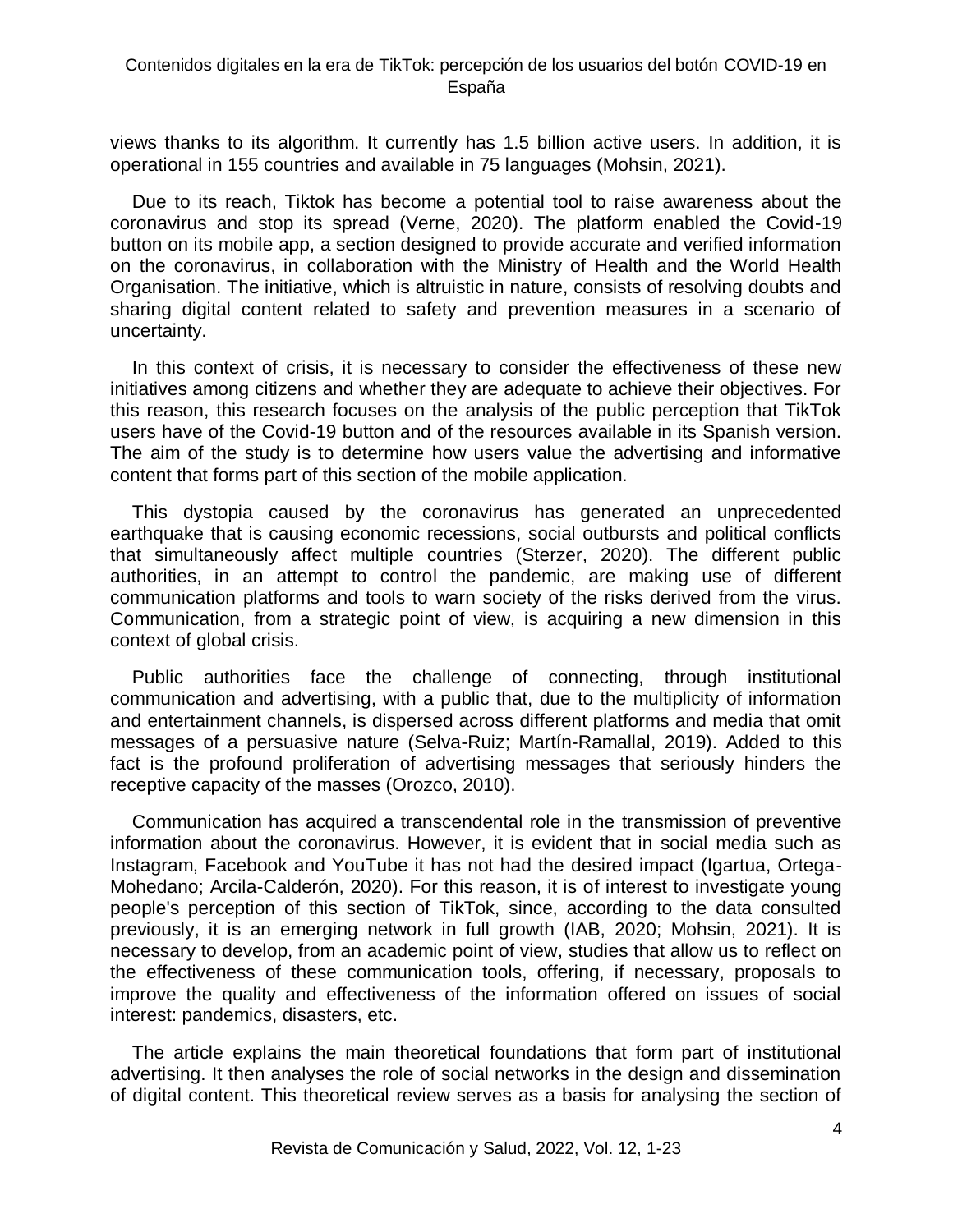the TikTok application "Protective measures", which includes institutional advertisements, and "Questions and answers", which includes information on SARS-CoV-2, both included in the platform's "Covid-19 button". The methodology used to achieve the purpose of the study is detailed below. Next, the results obtained through quantitative and qualitative techniques are analysed and a discussion process is opened in which the theory addressed is related to the data obtained. Finally, the research closes with conclusions and a bibliography.

### **1.1. Institutional advertising in crisis contexts**

Institutional advertising is a form of persuasive communication designed with the purpose of transmitting values to the population. Public authorities (the State, Autonomous Communities, Provinces and City Councils) use this marketing tool to disseminate propagandistic messages on matters of public interest (Martínez, 2012; Martínez, 2015).

The term institutional reflects the legitimacy and official nature of the messages delivered by public authorities (Bassat, 2006). On the other hand, the word advertising refers to any form of communication aimed at promoting ideas, products or services by a given advertiser (Kotler; Armstrong, 2013).

As a whole, this form of communication represents "one of the most important forms of existence of the state (since the state is something we can only perceive through its symbols, and it exists as it makes itself seen and heard by citizens)" (Cortés, 2011, p.7). It is the obligation of a democratic state to guarantee the right of its citizens to receive truthful information from the public authorities (Aguado-Guadalupe, 2018) in order to encourage, prevent or protect them on matters of general interest (Martínez, 2015).

Law 29/2005, of 29 December, on Institutional Advertising and Communication, states that this form of communication must serve "the strict service of the needs and interests of citizens, facilitate the exercise of their rights and promote the fulfilment of their duties" (p.3). At present, it constitutes "any activity oriented and ordered to the dissemination of a common message or objective, addressed to a plurality of recipients, which uses a paid or assigned advertising medium and is promoted or contracted by any of the subjects listed" (p.4). Institutional advertising respects the same principles and rules as commercial advertising. However, its degree of transcendence and its impact on society is greater (Bassat, 2006); it is a tool used "both to sell Coca-Cola around the world and to educate developing peoples on how to prevent the spread of HIV/AIDS" (Kotler; Armstrong, 2013, p. 365).

This communication has a two-pronged approach based on information and persuasion. The advertiser issues messages with information of general interest to the public about a specific problem that, at the same time, has a persuasive intentionality (Martínez, 2015). As a whole, these messages are designed to maintain, reinforce or change certain attitudes of people in order to improve society and promote a certain brand image of a public body (Cortés, 2009). Consequently, suitable advertising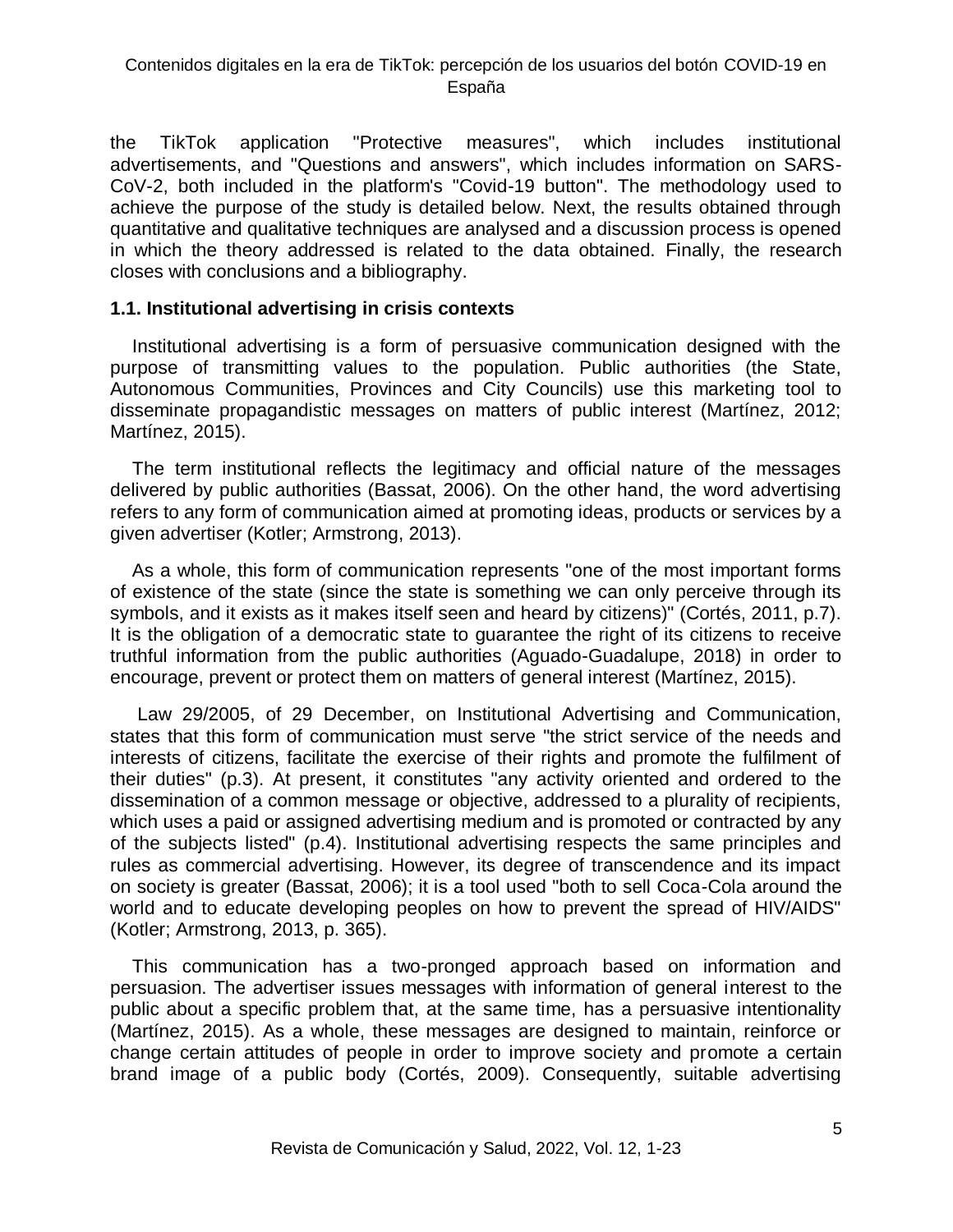messages must make use of reason and emotion to interact with the receiver (Bassat, 2006).

Advertising is a form of communication aimed at a target audience with a series of predefined objectives. In relation to the purposes of the issuing advertiser, advertising communication mainly fulfils three basic functions: to inform, persuade and remind (Kotler; Armstrong, 2013; Monferrer, 2013).

Institutional advertising takes different forms depending on the objectives set out by the issuer of the communication: educational-social, commercial, informative and electoral. Educational: it focuses on the socialising function of the state, through campaigns aimed at transmitting values and provoking behavioural changes in citizens. Informative: it offers a series of indications to the population related to recycling, administrative procedures or emergency situations. Commercial: it seeks to attract clients for a market related to the country, as in the case of campaigns to promote tourism. Electoral: linked to citizen participation in democratic processes (Cortés, 2011).

On the other hand, a crisis represents an extraordinary event that affects the image and external balance of the institution in the eyes of its stakeholders (Piñuel, 1997). This situation provokes a change that generates an urgent problem that requires the attention of the public authorities (Castillo-Esparcia, 2010; Luecke, 2005). Gallardo-Vera and Micaletto-Belda explain that in a crisis situation the institution "must establish quality informative relations with all its internal and external audiences through a management of signs, messages, discourses and meanings appropriate to the attitudes that are being formed in the audiences during the course of the crisis" (2018, p. 451).

On this aspect, Xifra (2020) points out that "in times of Covid-19 we must not communicate in just any way. Organisations and brands must communicate with emotion, compassion and facts" (p.11).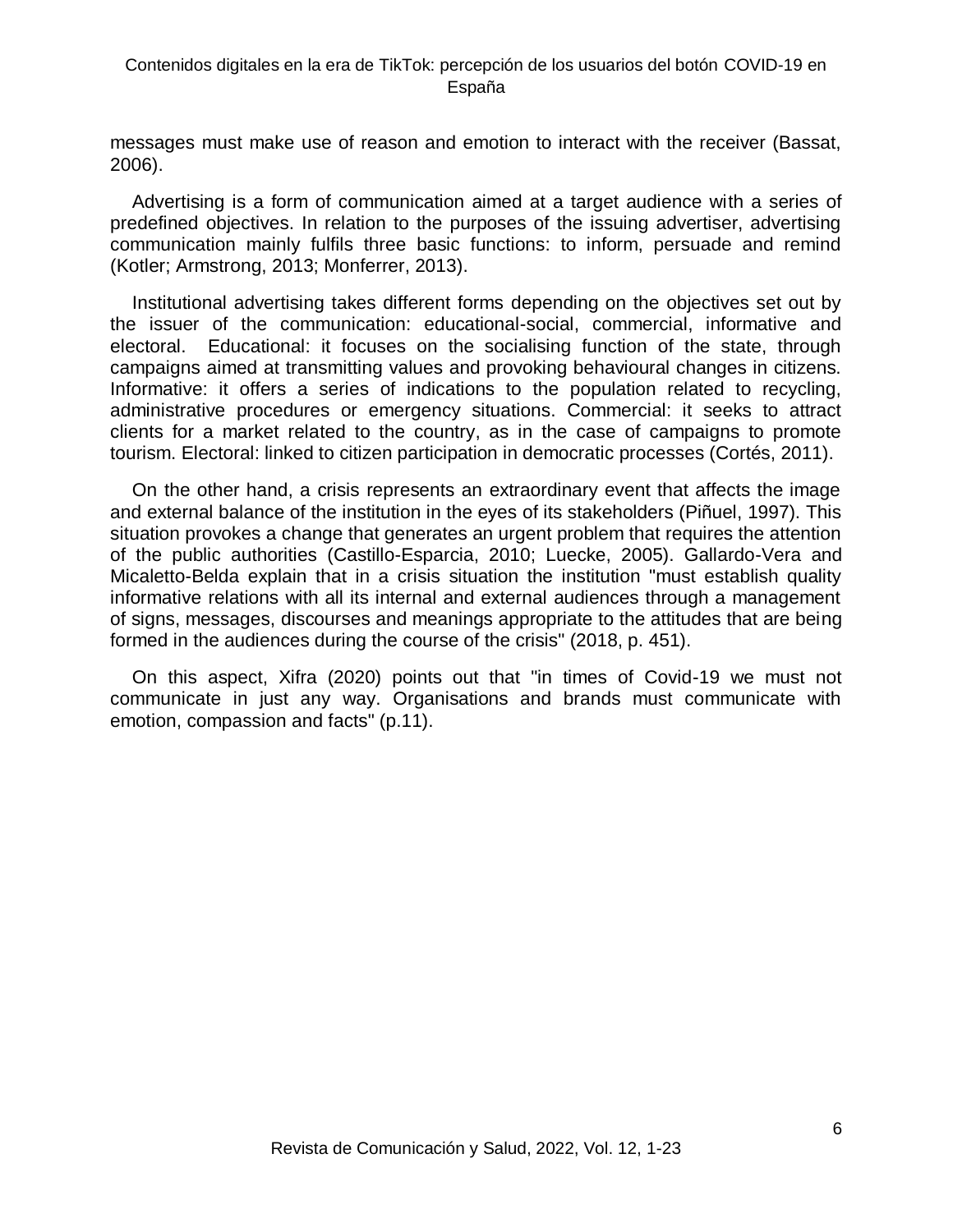## **1.2. Social networks and TikTok: new ways of communicating**

In crisis situations, social networks facilitate communication between users and generate a sense of community (Olivares-García; Méndez-Majuelos, 2020). Flores-Vivar (2009) defines them as "a meeting place, a place for friends or people with common interests to get together" (p. 74). These platforms allow users to interact, keep in touch and share all kinds of information (Orihuela-Colliva, 2008). As a whole, they represent a break with the traditional sender-receiver communicative process, making it possible for a user to reach a large audience through the internet (Cancelo; Almansa, 2013) in a process based on mass self-communication (Castells, 2009).

These means of socialisation allow young people to build and project a certain image through the dissemination of original content that seeks to generate impact (Almansa-Martínez, Fonseca-Bogotá; Castillo-Esparcia, 2013). The so-called digital natives coexist in these online communities and demand content and uses adjusted to their personality and interests. Therefore, brands that want to connect with their audiences must adapt their advertising or information content to the channel, the type of audience and the cultural universe of society (Marcelino, 2015; De-las-Casas, 2020; Cancelo; Gadea, 2013).

In the case of TikTok, during the confinement caused by Covid-19, it became the most downloaded and used mobile application (Tamara, 2020). Among the factors that have contributed to its success are: the ease of registration, the variety of content and themes (challenges, cooking recipes, music content, live broadcasts, product purchases, advertising content, etc.), the simple and attractive design, the ease of creating videos with high levels of creativity, and its algorithm. In relation to this last aspect, the platform learns from the tastes of each user, designing a unique experience that adapts the content to each person, learning from their tastes and consumption habits. The application uses machine learning to gather information about the videos that each user likes, the comments made, the content created or the accounts they follow. At the same time, it allows any prosumer to easily viralise their videos even without having a large number of subscribers. In addition, it is worth noting that it is not necessary to complete a registration to access the platform and enjoy its content. This allows creators to reach a wider audience and users to try out the social network without access barriers (Galeano, 2021; Branco, 2020; Valero, 2020).

## **2. METHODOLOGY**

This article, from a deductive perspective (Eco, 2014), reflects a descriptive and documentary research based on a quantitative and qualitative analysis, which has allowed us to analyse part of the theoretical foundations, which deal with the object of study, as well as to know the users' evaluations of the contents that are part of the Covid-19 button of TikTok.

Descriptive studies "narrate, review or identify facts, situations, features, characteristics of an object of study" (Bernal, 2010, p.113). In this case, we analyse the evaluations issued by TikTok users about the content disseminated on the Covid-19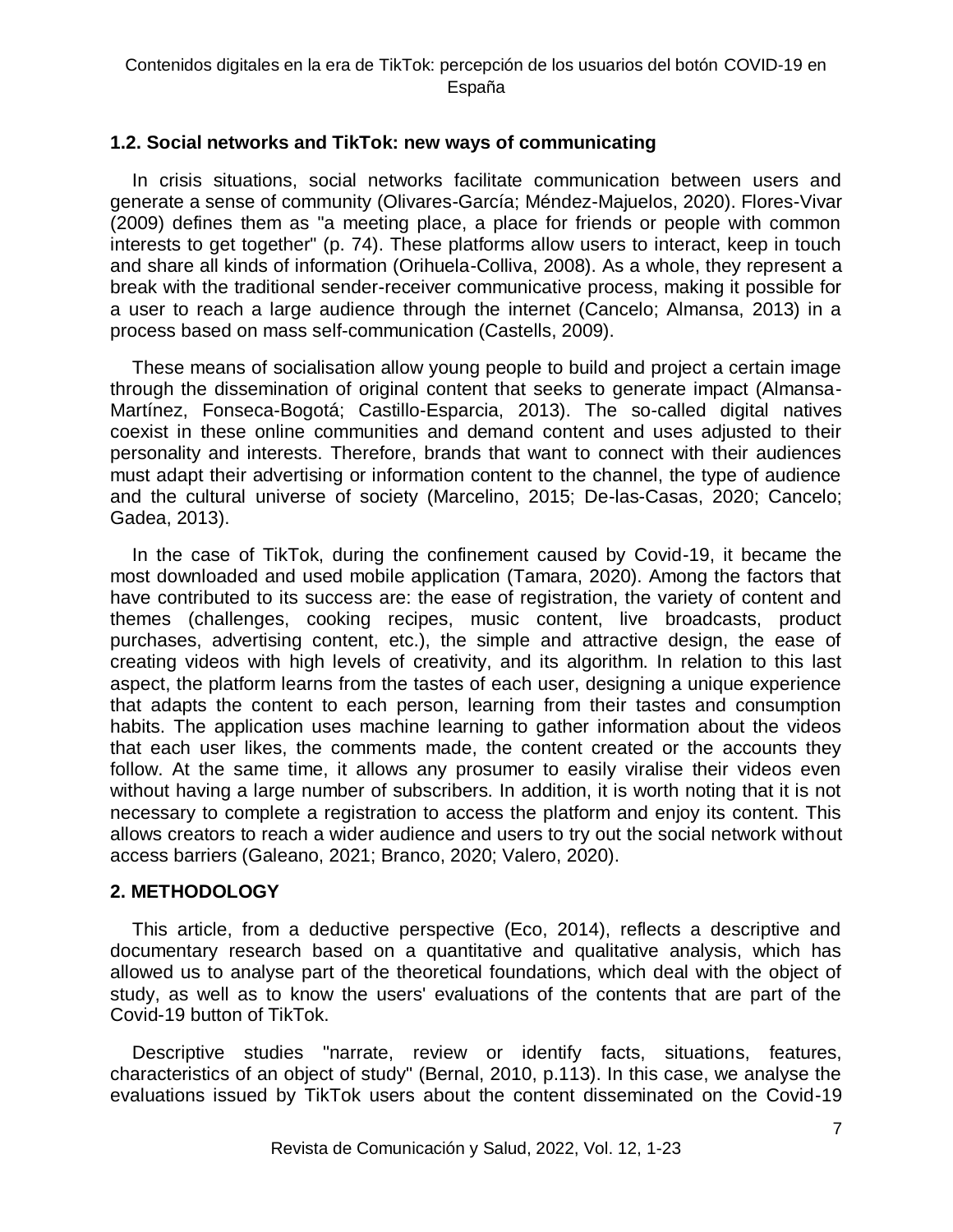button. On the other hand, a documentary study is considered when the "written information on a certain topic is examined, with the purpose of establishing relationships, differences, stages, positions or current state of knowledge regarding the topic under study" (Bernal, 2010, p.111). On this aspect, in the development of this article, different printed and digital works that deal with institutional advertising and social networks from different perspectives are consulted, in order to relate and compare the results obtained with the existing theory on the subject in question.

In relation to the techniques employed, qualitative research involves the use and collection of information related to people's thoughts and feelings, through interviews, personal experiences or observations (Gil-Flores, Rodríguez-Gómez; García-Jiménez, 1996). On the other hand, quantitative studies allow us to know certain aspects of interest about a population; "by studying a certain number of subjects in the population (a sample) we can get an idea of what the population is like as a whole" (Hueso; Cascant, 2012).

These techniques took the form of an online survey, using a semi-structured questionnaire composed of open and closed questions. The open questions, of a qualitative nature, were collected and evaluated by means of an analysis sheet, which made it possible to collect the most personal assessments of the individuals. The closed questions, based on the research presented by Martín-Herrera and Micaletto-Belda (2021), were collected on a Likert-type scale with values from 1 to 4, where  $1 = \text{very little}$ (MP);  $2 =$  little (P);  $3 =$  quite a lot (B);  $4 =$  a lot (M); or dichotomous answers: yes or no. The results were exported to a spreadsheet with a score of 1 to 4. The results were exported to a spreadsheet in order to analyse, interpret and represent the data obtained.

The sample is made up of 95 users of this platform, who are studying for university degrees related to Communication and Digital Communication. During the dissemination of the questionnaire, the Covid-19 button of TikTok was no longer visible in the application; a fact that has coincided in time with a considerable increase in the number of infections among young people (Mouzo, 2021).

For this reason, we understand that, although the results are valid, they cannot be extrapolated to the entire universe of university students. However, the study and the questionnaire used could be replicable, as they can serve as a basis for analysing the functionality of other communication tools.

In terms of their profile, 96.8% of these respondents are aged between 18 and 23. 56.8% are between 18-19 years old; 32.6% between 20-21 years old; 7.4% between 22- 23 years old; 1.1% between 24-25 years old and, finally, 2.1% are over 25 years old. In terms of gender, 41.1% of the participants were men and 58.9% were women. In terms of education, 62.1% of the students are studying a degree in Digital Communication, 18.9% are studying a degree in Communication and 18.9% are studying a Double Degree in Communication and Digital Communication.

Following the indications of Prensky (2011), we speak of digital natives; a generation of young people who were born in the midst of the technological revolution and who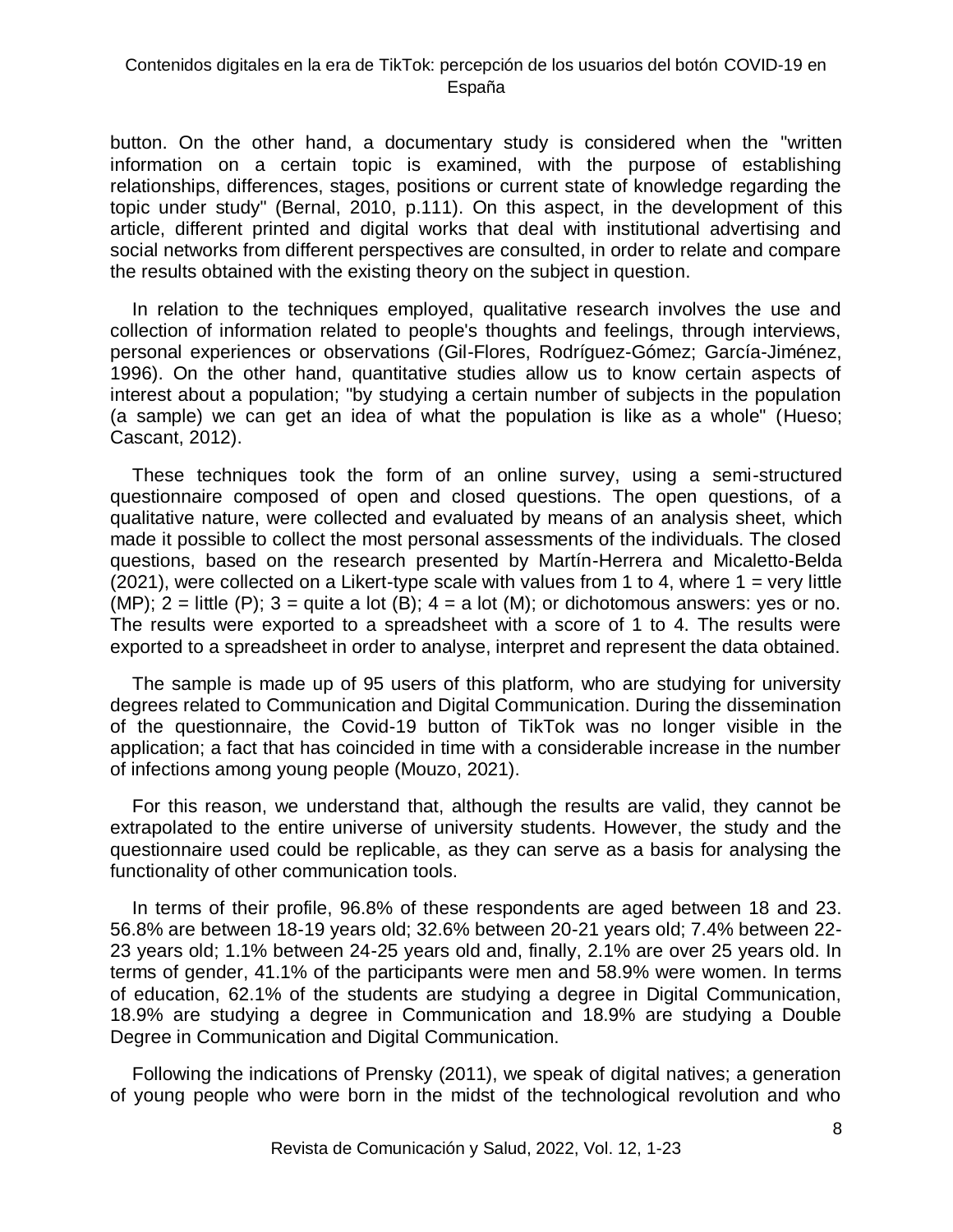interact socially in an interconnected way. This generation has turned portable devices into an extension of their bodies and minds. On the other hand, the academic training of these students, who take different subjects related to web design, analytics, usability, graphic design, SEM or SEO, among other subjects, is ideal for properly analysing the functionalities of this tool.

Therefore, this sample has been selected for two reasons: TikTok is one of the social networks most used by members of generation Z (IAB, 2021; Tamara, 2020); furthermore, the academic background of these students allows them to evaluate the contents of this application from a double social and professional perspective.

Prior to the questionnaire, participants were asked to review the TikTok Covid-19 button and its available resources on their mobile devices. The professor, in order not to influence the results of the questionnaire, limited himself to providing the students with elementary information about the submission and sending procedure. The fieldwork was carried out between March and June.

## **3. ANALYSIS AND DISCUSSION**

The questionnaire is divided into three thematic blocks, related to specific aspects that form part of TikTok's Covid-19 button (see Figure 1), located at the top right of the application. Thus, the measuring instrument is made up of the following sections: uses of TikTok, which includes questions on how users interact with this social network; users' perception of the "Protective measures" section, which includes a series of advertisements about the coronavirus; and analysis of the "Frequently asked questions" section, which contains informative resources.



*Figure 1: Covid 19 button* **Source:** *own elaboration based on TikTok*

Revista de Comunicación y Salud, 2022, Vol. 12, 1-23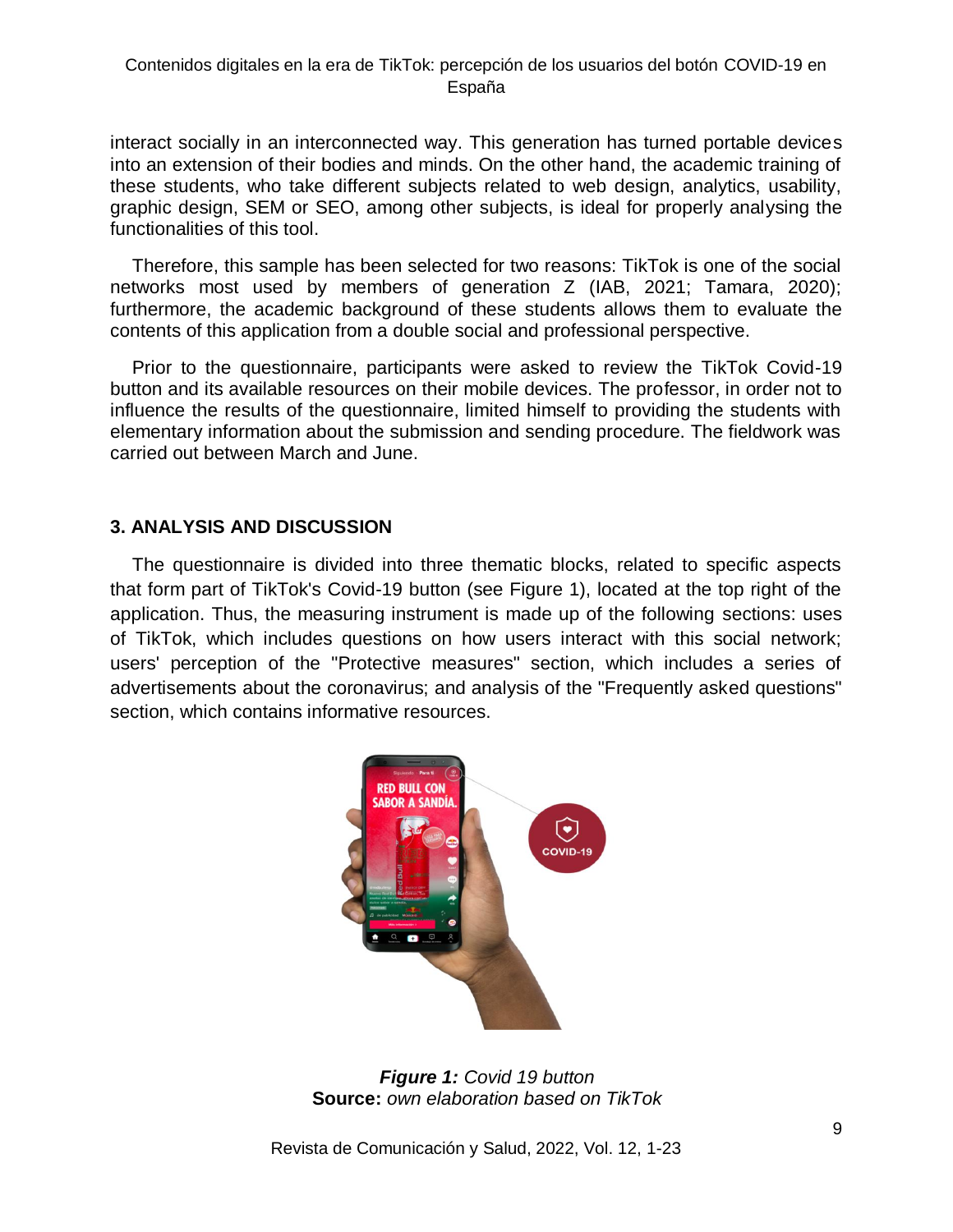# **3.1 Uses of TikTok**

In this section, we present a series of questions related to the consumption of this social network among students (see table 1), with the following answers:

| <b>Questions</b>                                                         | $1$ (MP) | 2(P)  | 3(B)  | 4(M) |
|--------------------------------------------------------------------------|----------|-------|-------|------|
| Do you consider TikTok a reliable source for information<br>on Covid-19? | 25,3%    | 55,8% | 15,8% | 3,2% |
|                                                                          | Yes      | No    |       |      |
| Do you consult official TikTok sources?                                  | 15,8%    | 84,2% |       |      |
| Have you shared any TikTok resources related to Covid-<br>19?            | 16,8%    | 83,2% |       |      |
| Do you search for information about Covid-19 on<br>TikTok?               | 1,1%     | 98,9% |       |      |
|                                                                          | Yes      | No    |       |      |
| Have you seen Covid-related institutional advertisements<br>on TikTok?   | 53,7%    | 46,3% |       |      |
| Do you find Covid-19 related advertising on TikTok<br>useful?            | 16,8%    | 43,2% | 31,6% | 8,4% |

**Table 1:** *Consumption patterns on TikTok*

**Source:** *own elaboration based on TikTok*

It can be seen that most of the users of this social network (Table 1) do not perceive TikTok as a reliable source for locating information related to Covid-19. These prosumers selected the option little or very little (81.1%) in relation to the question posed. At the same time, a significant proportion of these users (84.2%) do not regularly consult official sources, do not share resources on Covid-19 (83.2%) and do not use TikTok (98.9%) to locate information on the coronavirus. These preliminary data highlight the limited effectiveness of this social network in actively contributing to the fight against Covid-19. It should be noted that Spanish users spend an average of one hour and seven minutes a day consuming content on this platform and it is an ideal space for interacting with younger people (IAB, 2021).

In relation to the open-ended responses, users were asked if they shared resources on this social network related to the coronavirus. The following are some of their opinions:

"I have not shared any resources as I find information from hospitals, newspapers and other media much more reliable" (Student 64; A64).

"Occasionally I have shared a video where the COVID protocol or BOE publications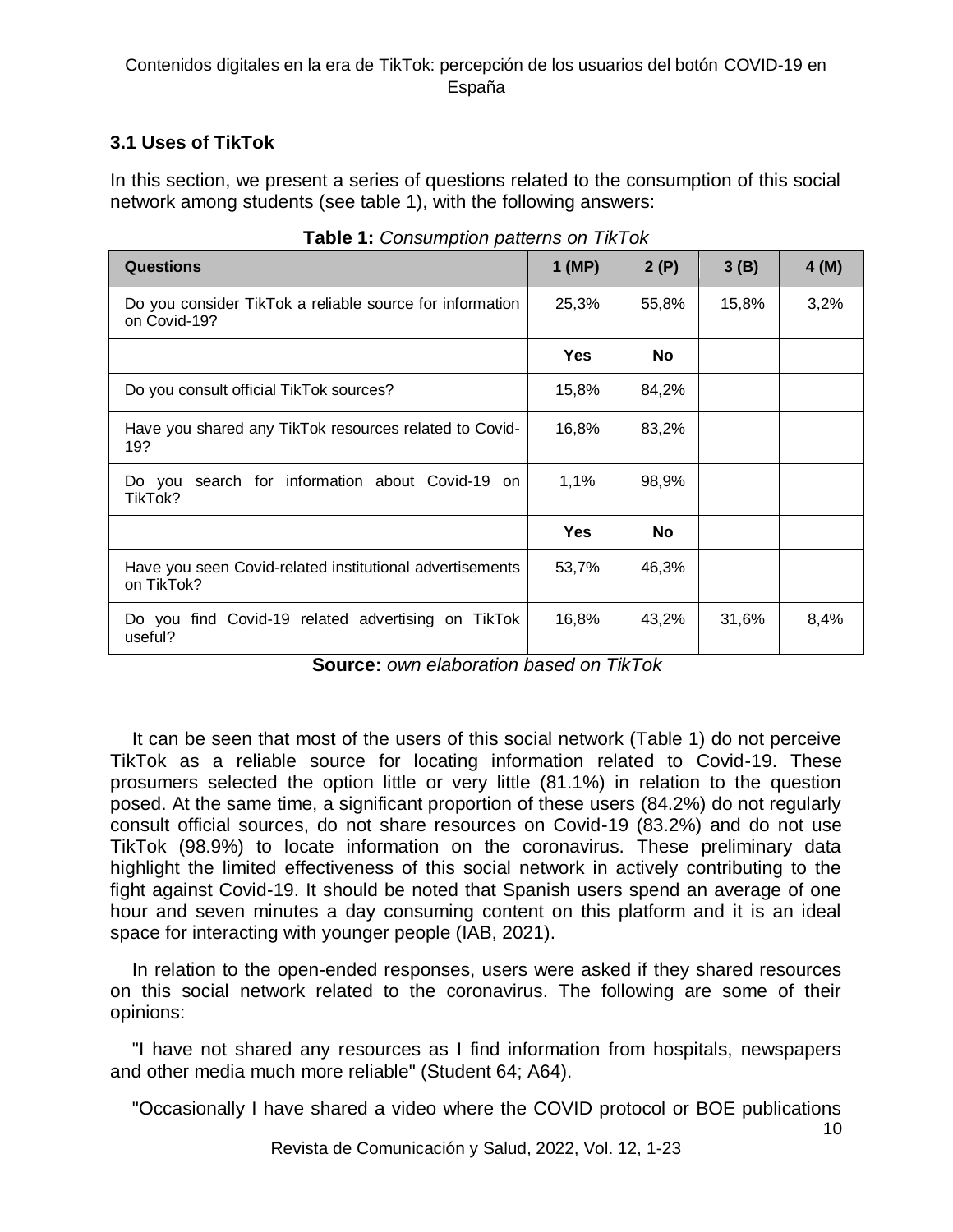were provided in summary form" (A68).

"This social network makes you forget about the pandemic and its consequences, so when I get a TikTok from Covid I ignore it because I don't want to know anything" (A70).

"Although I have been a user of the application for a few years, I have never gone to the Covid-19 section, in fact, I didn't even know it existed" (A77).

Regarding the institutional advertising broadcast on TikTok, 60% of respondents consider it of little use, compared to 40% who rate it favourably. These data may be relevant to the research, taking into account the profound rejection that advertising generates in a significant part of the population (Puromarketing, 28 October 2019), and it would be worth considering whether other social networks obtain the same levels of acceptance among young people, in order to identify which platforms are more effective as advertising support for the coronavirus.

In addition, user ratings (see Figure 2) are provided for the "Protective Measures" and "Questions and Answers" section of the Covid-19 button.



**Figure 2:** *Sections Covid 19 button* **Source:** *own elaboration based on TikTok*

# **3.2. User perception of the Protection Measures section**

In this thematic block, respondents rated a series of items related to the section "Protection measures" that form part of the Covid-19 button. The following table (table 2) shows the responses obtained by users.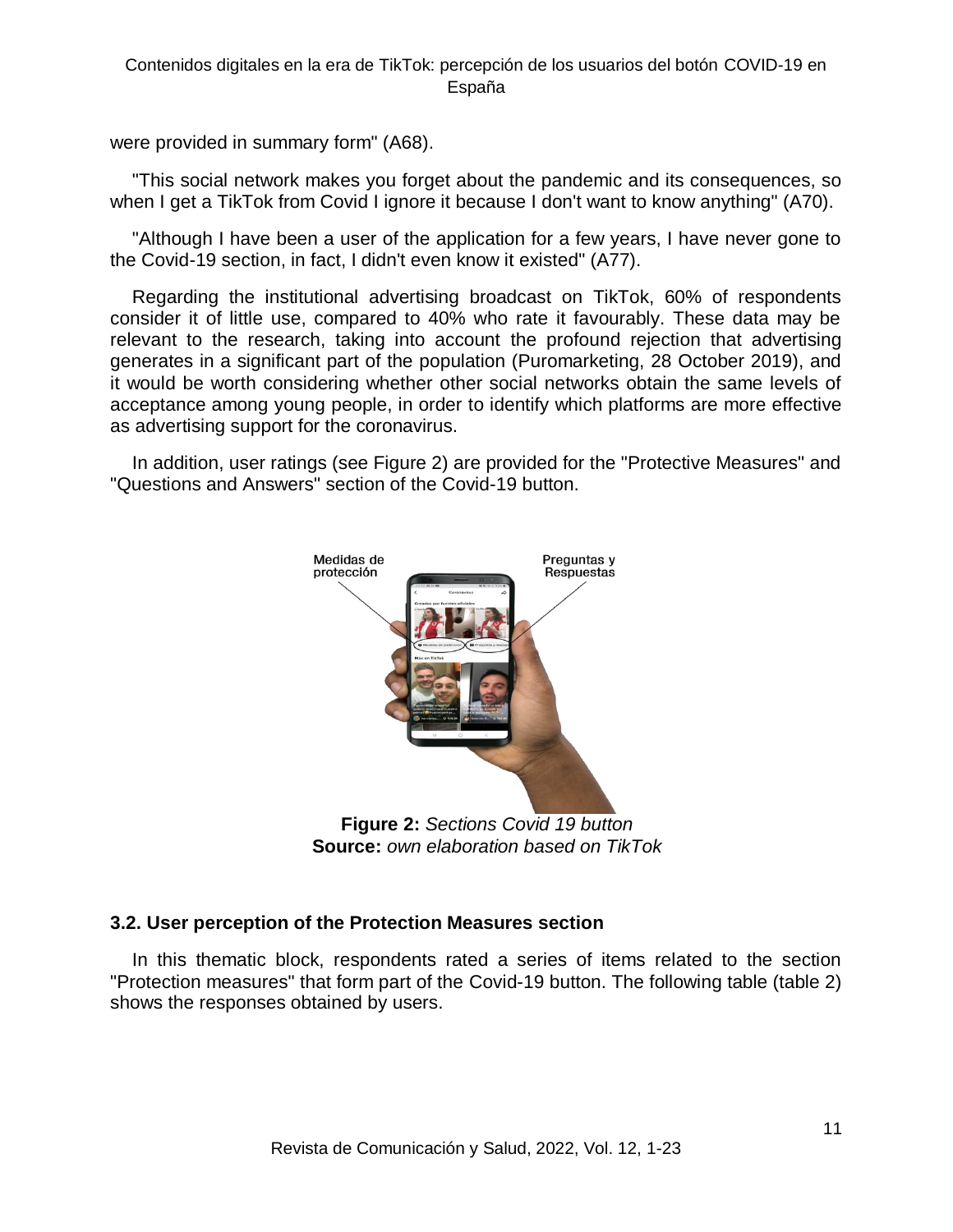| <b>Questions</b>                            | $1$ (MP)   | 2(A)  | 3(B)  | 4(M)  |
|---------------------------------------------|------------|-------|-------|-------|
| Design and aesthetics                       | 10,5%      | 36,8% | 42,1% | 10,5% |
| Adaptability of the content to the platform | 25,3%      | 28,4% | 30,5% | 15,8% |
| Frequency of consultation                   | 77,9%      | 15,8% | 4,2%  | 2,1%  |
| Truthfulness of the sources                 | 3,2%       | 18,9% | 41,1% | 36,8% |
| Usefulness of the content                   | 11,6%      | 33,7% | 37,9% | 16,8% |
| Readability of resources                    | 21,1%      | 30,5% | 33,7% | 14,7% |
| Up-to-date content                          | 16,8%      | 27,4% | 33,7% | 22,1% |
|                                             | <b>Yes</b> | No    |       |       |
| Would you share this content?               | 40%        | 60%   |       |       |

**Table 2:** *Perception of the Protection Measures section*

**Source:** *own elaboration* 

In this section, it can be seen that a significant proportion of students (47.3%) do not rate the design and aesthetics of this section favourably, compared to 52.6% who do. This is relevant, as design is one of the most important factors involved in the success of a given mobile application (Ruiz; Polo, 2012). The following image (figure 3) shows what this part of the application looks like:



*Figure 3: "Protective Measures" mobile exhibition* **Source:** *own elaboration based on TikTok*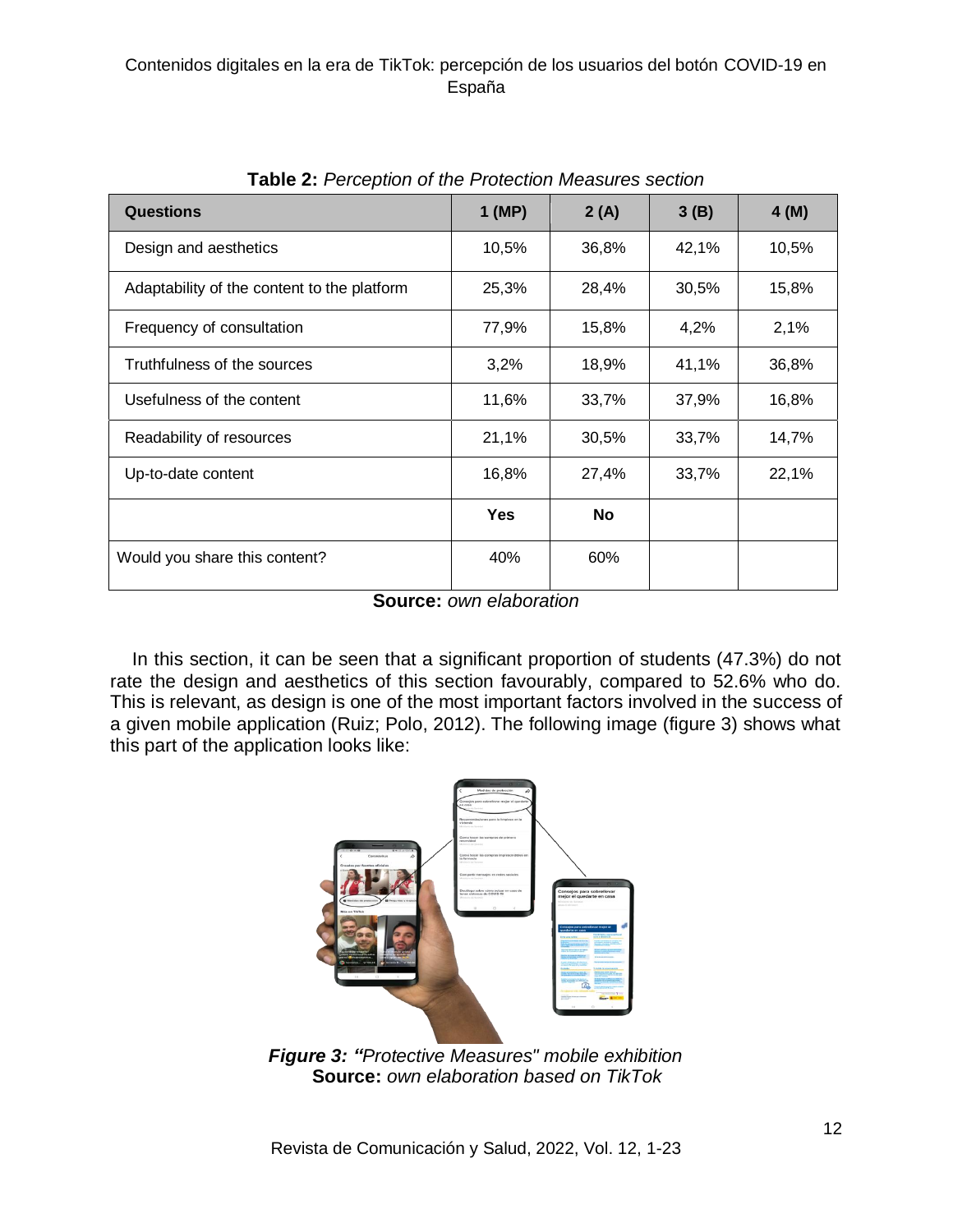In relation to content, 53% think that it is poorly or very poorly adapted to the social network. In addition, 51.6% chose to assign a low score to the item related to the readability of the content. The following infographic shows one of the resources (figure 4) of the application:



*Figure 4: Original document without responsive adaptation* **Source:** *TikTok* 

 On the other hand, the frequency of consultation of this section is relatively low (93.7%) and 60% of these people would not be willing to disseminate these resources. However, 77.9% of students consider this to be a reliable source and 54.7% consider this content to be useful. Therefore, it is clear that there may be a relationship between the low use of this tool to prevent the spread of the coronavirus and the design and adaptation of the content to it.

On the other hand, users were asked what they thought about this section and what aspects they would improve. Here are some of their contributions:

"Visually, it is not very aesthetically pleasing as the font is small and there is little space between one paragraph and another as there is so much text. In addition, in some recommendations the content does not give the impression of being ordered and is a bit heavy. On the other hand, the use of different colours distracts a little the attention from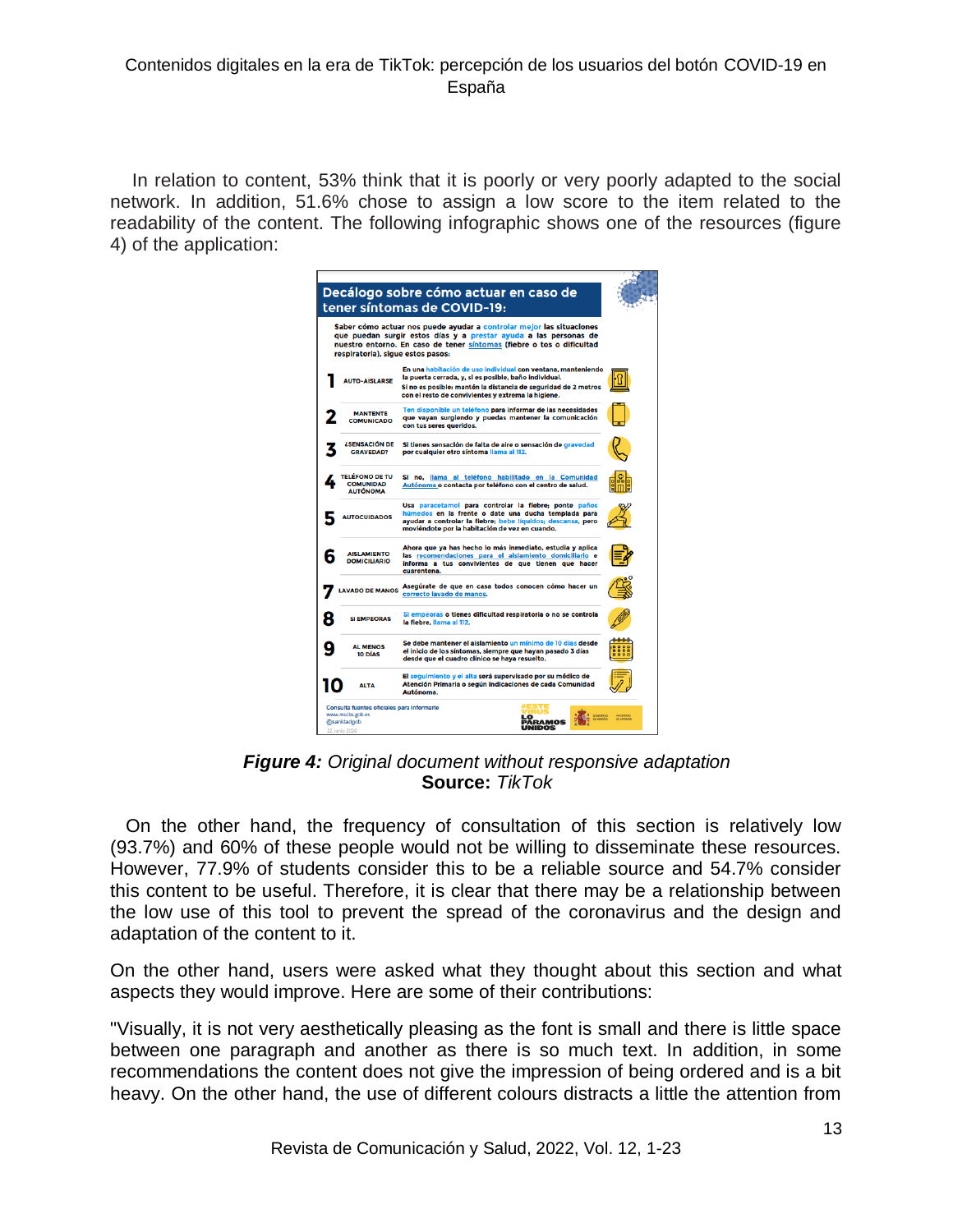the message to be transmitted. The logo to access this section seems small to me and goes unnoticed" (A22).

"The most unfavourable point of this section is the lack of adaptability of the content to the platform. TikTok is a social network of short videos, which clashes with the written information that appears in this section. I think it would have been more appropriate to make short videos, or even a challenge related to knowledge of health measures to prevent Covid-19. In addition, the information, although interesting and useful, does not invite to be read, and can become too long and heavy" (A28).

"I find it super interesting, but I think they are not very adapted to the platform" (A38).

"I think this section is very useful, no doubt about it, but I don't think it fulfils its communicative purpose. Personally I have never entered this section and I am sure that many people haven't either. In my opinion there is not much "advertising" of the existence of this button and section" (A41).

"I think it's great that TikTok offers a specialised section on the topic, as the target audience of this social network is very wide and varied" (A66).

"It should be adapted to the natural format of the application: short edited videos" (A94).

## **3.3. User perception of the Questions and Answers section**

Finally, users have rated the section "Protection measures" (see figure 5) and the following responses have been obtained, as shown in table 3.



*Figure 5: Questions and Answers* **Source:** *own elaboration based on TikTok*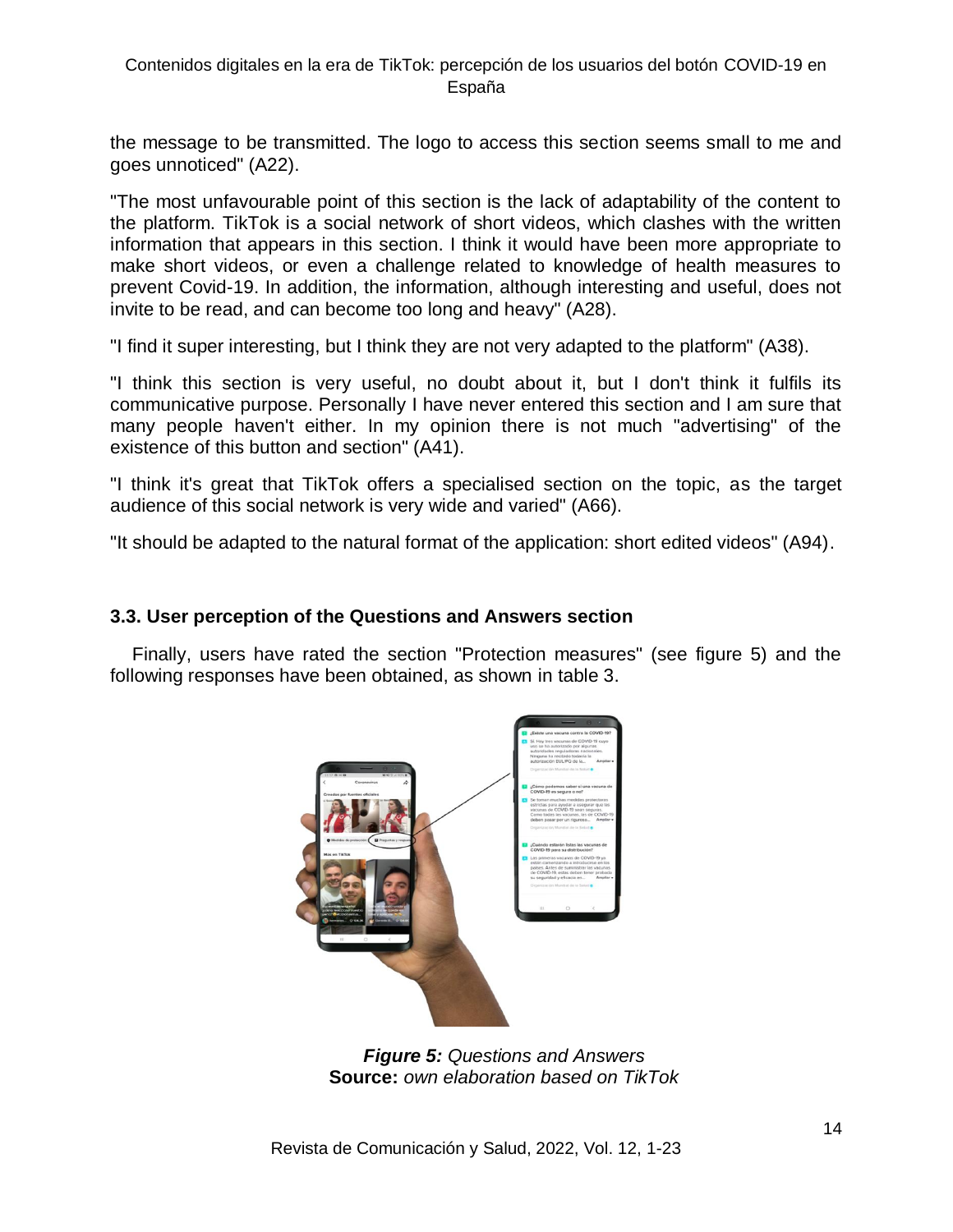| <b>Questions</b>                                | 1(NA)      | 2(PA)     | 3(BA) | $4$ (CA) |
|-------------------------------------------------|------------|-----------|-------|----------|
| Design and aesthetics                           | 11,6%      | 32,6%     | 41,1% | 14,7%    |
| Adaptability of the content to the platform     | 21,1%      | 25,3%     | 37,9% | 15,8%    |
| Frequency of consultation                       | 70,5%      | 18,9%     | 9,5%  | 1,1%     |
| Truthfulness of the sources                     | 4,2%       | 15,8%     | 43,2% | 36,8%    |
| Usefulness of the contents                      | 14,7%      | 21,1%     | 47,4% | 16,8%    |
| Readability of resources (Covid-19 information) | 7,4%       | 22,1%     | 47,4% | 23,2%    |
| Updating of the contents                        | 9,5%       | 31,6%     | 41,1% | 17,9%    |
|                                                 | <b>Yes</b> | <b>No</b> |       |          |
| Would you share this content?                   | 41,1%      | 58,9%     |       |          |

*Table 3: Perception of the Questions and Answers section*

**Source:** *own elaboration* 

In this section, the data are similar to those shown in table 2.

In relation to the design and aesthetics (see figure 5), 55.8% of young people rate the Q&A section positively, compared to 44.2% who consider it not very or not at all attractive. With regard to the adaptability of the content to the platform, just over half of those surveyed (53.5%) consider that it adapts to the characteristics of this social network, while 46.4% think that it does not.

Another interesting fact to analyse is the frequency of consultation. It is striking that almost 9 out of 10 students (89.4%) rarely or not at all access this section offered by TikTok's Covid-19 button. On the other hand, when asked about the veracity of the sources, 80% rated this aspect positively, considering that entities such as the Ministry of Health or the World Health Organisation (who complete the content of this section) comply with the guarantee of being a truthful issuer.

With regard to the content, the survey has yielded a number of interesting data. Regarding the usefulness of the content, 64.2% stated that it was quite or very useful, while just over a third (35.8%) considered that it was not. The readability of the resources is another aspect that 70.6% of teenagers consider to be correct, as well as the updating of the contents, with 59% giving a favourable rating.

Finally, students were asked whether they themselves would share the content of this Q&A section. Similar to the response obtained in the section Protection Measures,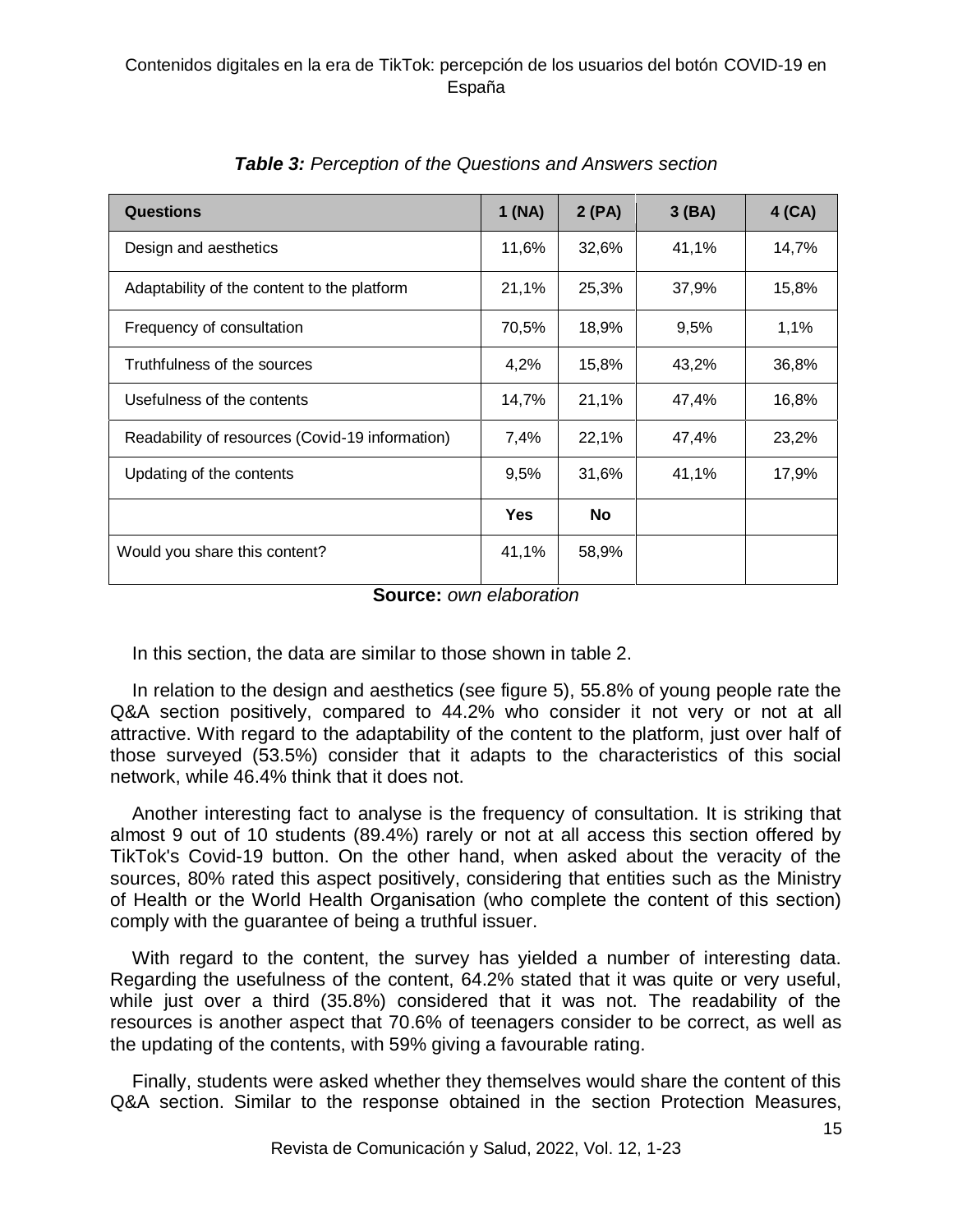almost 6 out of 10 young people (58.9%) would not share this information through their profiles.

In order to know the opinion of the respondents about this section, questions related to the improvement of the application were asked. These were some of their contributions to the research:

"It is a section closer to the users as it is questions and answers therefore, it resembles a more direct contact. However, there is only one set of questions so the information is limited and users cannot post their own questions which does not cover all the questions someone may have about covid-19" (A9).

"I would improve the colours, add pictures, sound.... I think that an effective way would be for the official TikTok platform and account to publish videos in its format, i.e. entertaining short films with music commenting on the COVID-19 measures, and it would be a good option to use the main national and international TikTokers as the image of this COVID campaign, since when a well-known face from the platform appears on the main screen, it will encourage the user to continue watching it" (A17).

"As in the previous section, I think it would be more appropriate to make use of audiovisual resources, that is, to use the videos and the editing that the application allows you to run to disseminate this information. In fact, there is the possibility of making videos that serve as an answer to a question. In addition, something that I didn't like is that the answers given are very long, so you always have to click on the "expand" button, but then you can't go back to the section, which means you have to scroll down for an excessively long time. In short, I would change the design of the entire section to better adapt it to the design of the application" (A27).

"I would give more visibility to the Covid-19 button so that users have more interaction with this section of the application. Within the section, I would separate the audiovisual content much more from the infographics and frequently asked questions and give greater visibility to the sources, as these come directly from the Ministry of Health. On the other hand, it should be possible to zoom in on the different infographics for better readability" (A82).

"I like this section better than the previous one because it is visually better perceived and the questions and answers are easier to read" (A94).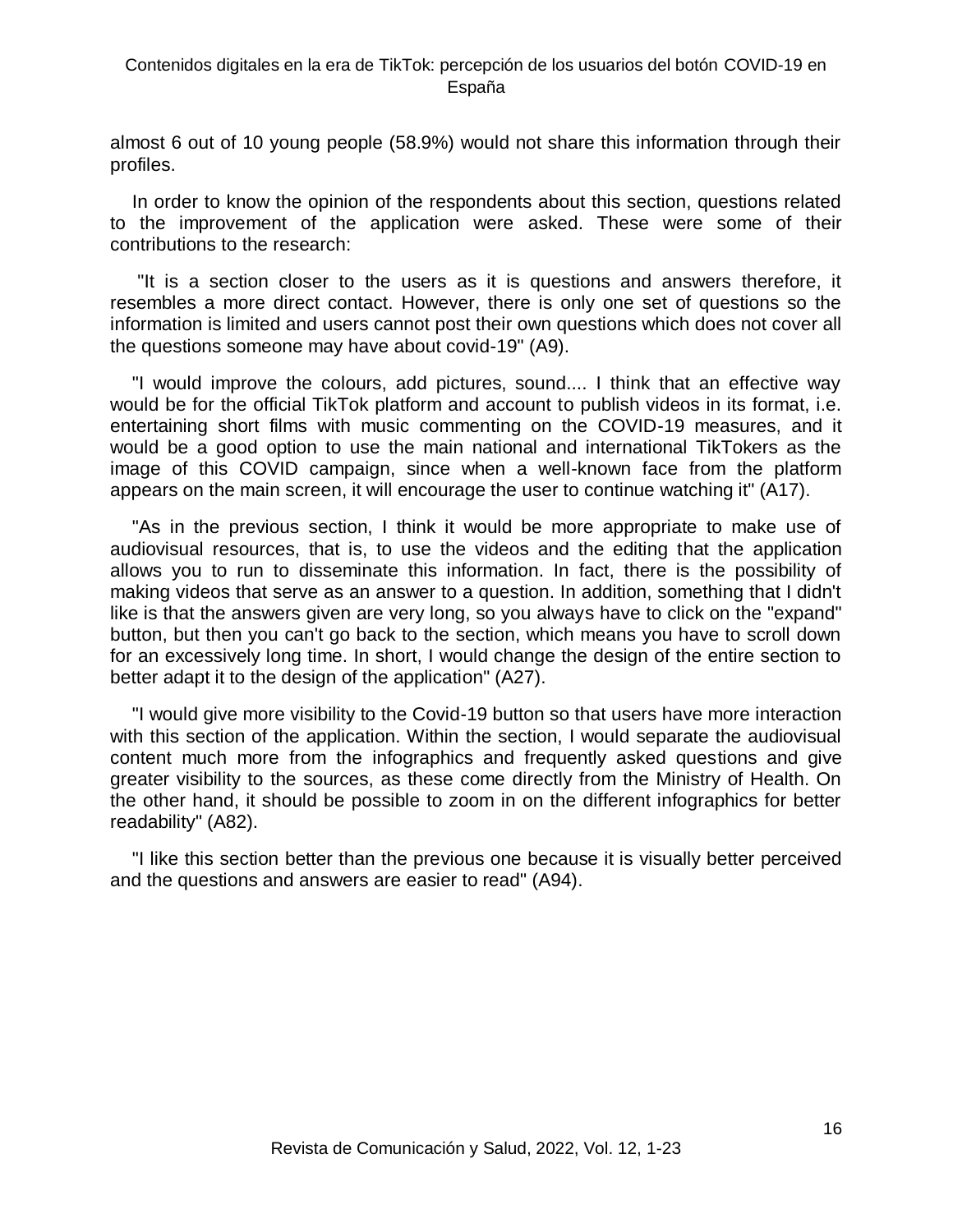## **4. CONCLUSIONS**

Social media is proving to play an important role in the dissemination of content on issues of general interest. As a whole, they represent a direct communication channel that allows different health authorities to connect with their audience in an unambiguous way. These platforms can disseminate messages of a different nature with the aim of provoking a certain reaction in the recipient. For this reason, they are one of the most important assets in the coronavirus pandemic.

TikTok's Covid-19 button could be an important source of information to help the public stop the spread of the coronavirus, as users find the application's digital content on this topic very useful. However, the results have shown that the frequency of consultation is relatively low.

In the same way, many health institutions have difficulties in developing effective communication actions, whether informative or advertising, that provoke a change in the behaviour of the recipient. Each organisation must design the most appropriate method to connect with its audience according to its psychographic profile (Echazarreta, 2020). In the case analysed, it is necessary to consider how to improve accessibility to these resources of special interest in a context of global health crisis. It can be seen in the evaluations issued by the respondents that it is necessary to question the adaptation of these resources to the platform and the type of audience, following the recommendations consulted in the study (Marcelino, 2015; De-las-Casas, 2020; Cancelo; Gadea, 2013). Any discourse that aspires to consolidate itself must be appropriate to the nature and identity of each social network (Martín-Ramallal and Micaletto-Belda, 2021).

TikTok is committed to creating and disseminating ephemeral videos related to different topics. As a proposal for improvement, these native, advertising and informative contents could gain greater acceptance if they were more in line with the natural environment of the platform, with the aim of reinforcing or changing certain behaviours of people through the use of reason and emotions (Cortés, 2009; Bassat, 2006; Xifra, 2020); preventing and protecting them about events of public interest (Martínez, 2015).

For all of the above reasons, the research concludes that, in a crisis situation such as the one arising from Covid-19, the potential of this tool has not been fully exploited to leave a record of institutional messages of general interest. For this reason, it is recommended that in cases where it is necessary to disseminate assertive messages, they should be adapted to the digital ecosystem for which they are intended in order to achieve their goals, which is none other than to create collective awareness for the general good, in this case, health and social protection.

In future lines of research, it would be appropriate to analyse the functionality and ability to transmit messages to the population of other information tools used in the health management of coronavirus, such as networks like Instagram or Facebook, which have similar tools. On the other hand, it would be interesting to know how institutions, such as the Ministry of Health, use their official TikTok account to raise awareness of the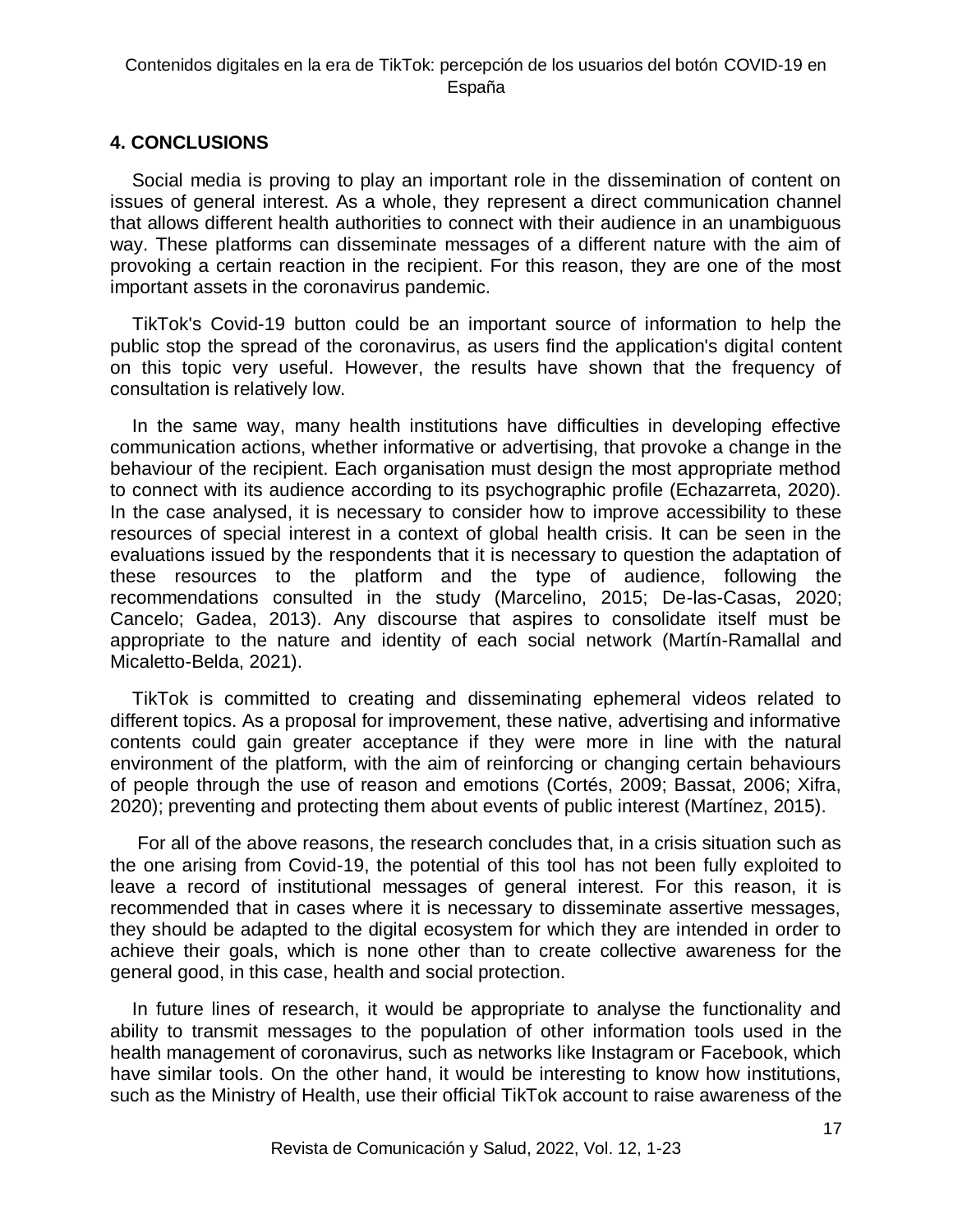effects of Covid-19. It would be possible to study, among other aspects: the level of interaction with followers, the effects generated by their messages or the type of content developed.

# **5. REFERENCES**

- Aguado-Guadalupe, G. (2018). Las relaciones Prensa-Estado en el reparto de publicidad institucional en España. *Estudios sobre el Mensaje Periodístico*, 24(2), 993-1005.<https://doi.org/10.5209/ESMP.62198>
- Almansa-Martínez, A., Fonseca-Bogotá, O., Castillo-Esparcia, A. (2013). Redes sociales y jóvenes. Uso de Facebook en la juventud colombiana y española. *Comunicar: Revista Científica de Comunicación y Educación*, 20(40), 127-135. <https://doi.org/10.3916/C40-2013-03-03>
- Bassat, L. (2006). *El libro rojo de la publicidad* (ideas que mueven montañas). **DEBOLSILLO**
- Bernal, C. A. (2010). *Metodología de la investigación para administración y economía*. Pearson
- Branco, A. (15 de junio de 2020). ¿Por qué TikTok tiene tanto éxito? Éstas son las 5 razones. *El Español*. [https://www.elespanol.com/omicrono/software/20200615/tiktok](https://www.elespanol.com/omicrono/software/20200615/tiktok-exito-razones/497201249_0.html)[exito-razones/497201249\\_0.html](https://www.elespanol.com/omicrono/software/20200615/tiktok-exito-razones/497201249_0.html)
- Cancelo, M., Almansa, A. (2013). Estrategias comunicativas en redes sociales. Estudio comparativo entre las universidades de España y México. *Historia y comunicación social*, 18, 423-435.<https://revistas.ucm.es/index.php/HICS/article/view/44339>
- Cancelo, M., Gadea, G. (2013). Empoderamiento de las redes sociales en las crisis institucionales. *Vivat academia*, (124), 21-33. <https://doi.org/10.15178/va.2013.124.21-33>
- Castells, M. (2009). *Comunicación y poder*. Alianza
- Castillo-Esparcia, A. (2010). *Introducción a las Relaciones Públicas*. Instituto de Investigación en Relaciones Públicas.
- Castillo-Esparcia, A., Fernández-Souto, A. B., Puentes-Rivera, I. (2020). Comunicación política y Covid-19. Estrategias del Gobierno de España. *Profesional de la información*, *29(* 4), e290419.<https://doi.org/10.3145/epi.2020.jul.19>
- Cortés, A. (2009). Publicidad institucional y cultura de paz en los Países Bajos. *Revista Latina de Comunicación Social*, 12(64), 612-631. [http://www.revistalatinacs.org/09/art/849\\_UMA/50\\_67\\_Cortes.html](http://www.revistalatinacs.org/09/art/849_UMA/50_67_Cortes.html)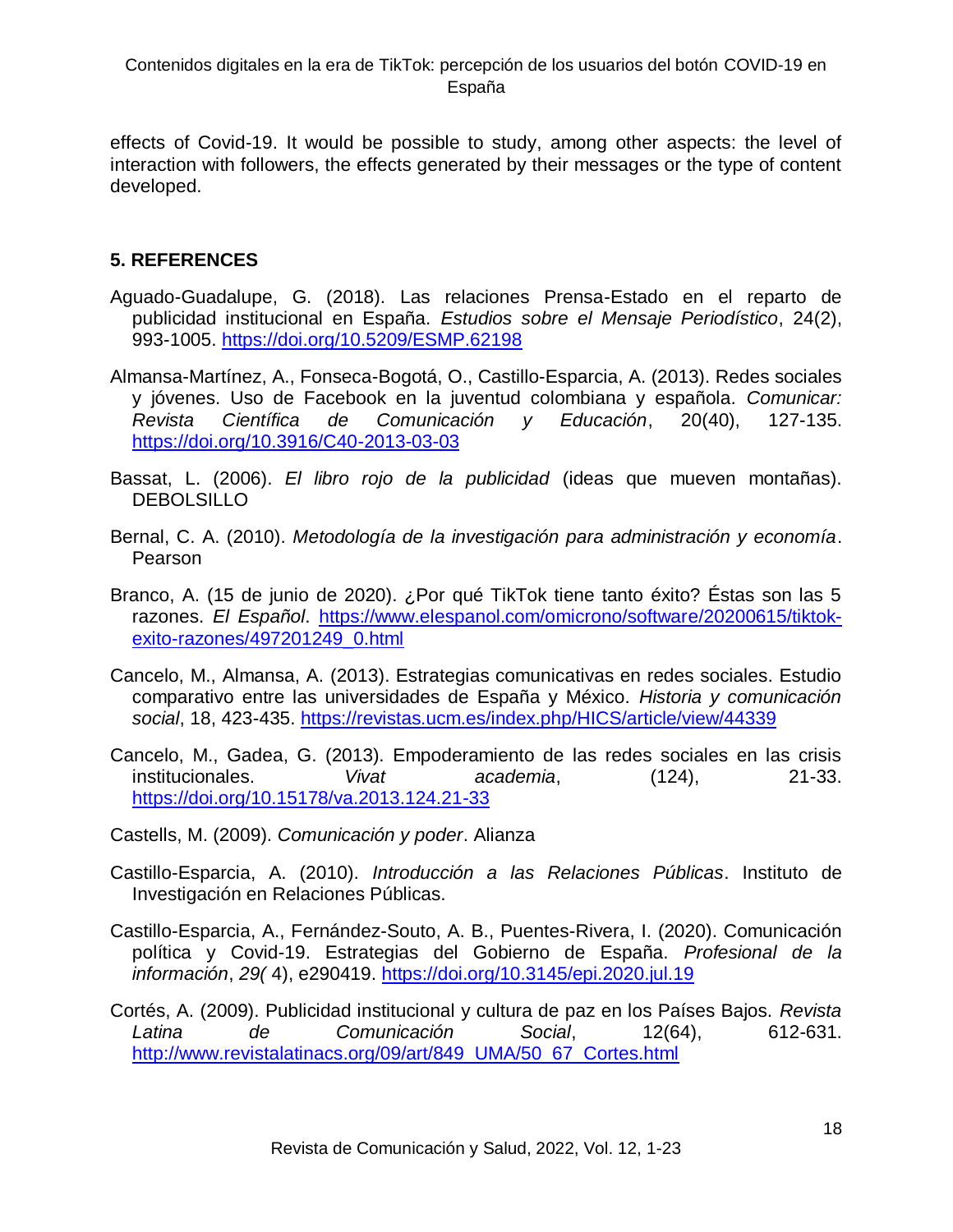- Cortés, A. (2011). La publicidad institucional en España. Una década en perspectiva. *Razón y palabra*, 16(75).<https://doi.org/10.4185/RLCS-64-2009-849-612-631>
- De-las-Casas, J. (17 de diciembre de 2020). Cómo ha cambiado la comunicación entre empresas y consumidores. *Expansión*. <https://www.expansion.com/economia/2020/12/17/5fda76ed468aeb4f638b45ef.html>
- Echazarreta, B. (2020). Del buenismo al drama en los spots para jóvenes: La campaña perfecta es como un antibiótico. *ABC*. [https://www.abc.es/sociedad/abci-buenismo](https://www.abc.es/sociedad/abci-buenismo-drama-spots-para-jovenes-campana-perfecta-como-antibiotico-202011260124_noticia.html?ref=https%3A%2F%2Fwww.google.com%2F)[drama-spots-para-jovenes-campana-perfecta-como-antibiotico-](https://www.abc.es/sociedad/abci-buenismo-drama-spots-para-jovenes-campana-perfecta-como-antibiotico-202011260124_noticia.html?ref=https%3A%2F%2Fwww.google.com%2F)[202011260124\\_noticia.html?ref=https%3A%2F%2Fwww.google.com%2F](https://www.abc.es/sociedad/abci-buenismo-drama-spots-para-jovenes-campana-perfecta-como-antibiotico-202011260124_noticia.html?ref=https%3A%2F%2Fwww.google.com%2F)

Eco, U. (2014). *Cómo se hace una tesis*. Editorial Gedisa

- Flores-Vivar, J. M. (2009). Nuevos modelos de comunicación, perfiles y tendencias en las redes sociales. *Comunicar*, 17(33), 73-81. [https://doi.org/10.3916/c33-2009-02-](https://doi.org/10.3916/c33-2009-02-007) [007](https://doi.org/10.3916/c33-2009-02-007)
- Gallardo-Vera, L., Micaletto-Belda, J.P. (2018). Hacia una definición de comunicación institucional en situaciones de crisis*. Revista Observatório*, 4(1), 437-465. <https://doi.org/10.20873/uft.2447-4266.2018v4n1p437>
- Galeano, S. (21 de junio 2021). Cómo funciona el algoritmo de TikTok explicado por TikTok. *Marketing 4 eCommerce*. [https://marketing4ecommerce.net/algoritmo-de](https://marketing4ecommerce.net/algoritmo-de-tiktok-explicado-tiktok/)[tiktok-explicado-tiktok/](https://marketing4ecommerce.net/algoritmo-de-tiktok-explicado-tiktok/)
- Gil, Flores, J., Rodríguez-Goméz, G., García-Jiménez, E. (1996). *Metodología de la investigación cualitativa*. Aljibe
- Hueso, A., Cascant, M. J. (2012). *Metodología y técnicas cuantitativas de investigación*. Universitat Politècnica de València
- IAB (2020). Estudio de Redes Sociales 2020. [https://iabspain.es/presentacion-estudio](https://iabspain.es/presentacion-estudio-redes-sociales-2020/)[redes-sociales-2020/](https://iabspain.es/presentacion-estudio-redes-sociales-2020/)
- IAB (2021). Estudio de Redes Sociales 2021. [https://iabspain.es/estudio/estudio-de](https://iabspain.es/estudio/estudio-de-redes-sociales-2021/)[redes-sociales-2021/](https://iabspain.es/estudio/estudio-de-redes-sociales-2021/)
- Igartua, J. J., Ortega-Mohedano, F., Arcila-Calderón, C. (2020). Usos de la comunicación en los tiempos del coronavirus. Un estudio transcultural. *El profesional de la información* (EPI), 29(3).<https://doi.org/10.3145/epi.2020.may.18>

Kotler, P., Armstrong, G. (2013). *Fundamentos de marketing*. Pearson educación.

- Ley 29/2005, de 29 de diciembre, de Publicidad y Comunicación Institucional. Boletín Oficial del Estado. [https://www.boe.es/buscar/pdf/2005/BOE-A-2005-21524](https://www.boe.es/buscar/pdf/2005/BOE-A-2005-21524-consolidado.pdf) [consolidado.pdf](https://www.boe.es/buscar/pdf/2005/BOE-A-2005-21524-consolidado.pdf)
- Luecke, R. (2005). *Gestión de crisis convertirlas en oportunidades*. Ediciones Deusto.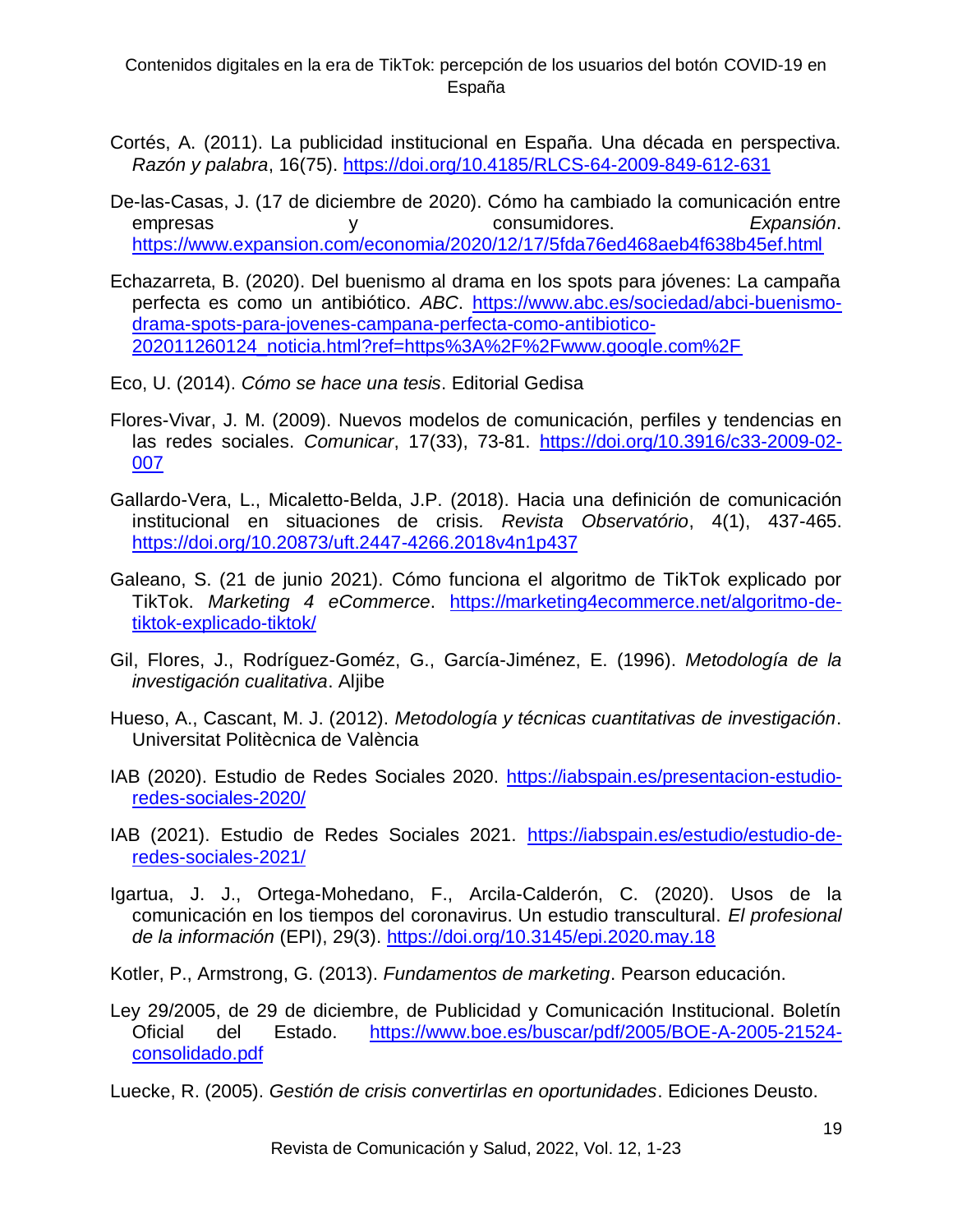- Marcelino, G. (2015). Migración de los jóvenes españoles en redes sociales, de Tuenti a Facebook y de Facebook a Instagram. La segunda migración. *ICONO 14, Revista de comunicación y tecnologías emergentes*, 13(2), 48-72. <https://doi.org/10.7195/ri14.v13i2.821>
- Martínez, E. (2012). Publicidad Institucional de las Administraciones Públicas: marco jurídico y controversias. *Comunicación y Hombre*, (8), 50-63. <https://portalderevistas.ufv.es/index.php/comunicacionyhombre/article/view/142/141>
- Martínez, E. (2015). Estado de la cuestión de la Publicidad Institucional en España (2006-2012). *Poliantea*, 11(21), 105-128.<https://doi.org/10.15765/plnt.v11i21.705>
- Martín-Herrera, I., Micaletto-Belda, J. P. (2021). Opiniones y actitudes de los estudiantes universitarios de Comunicación ante las fake news. Diagnóstico en un ecosistema docente. *Comunicación y hombre: revista interdisciplinar de ciencias de la comunicación y humanidades*, (17), 193-206. [https://doi.org/10.32466/eufv](https://doi.org/10.32466/eufv-cyh.2021.17.661.193-206)[cyh.2021.17.661.193-206](https://doi.org/10.32466/eufv-cyh.2021.17.661.193-206)
- Martín-Ramallal, P., & Micaletto-Belda, J. P. (2021). Tiktok, red simbiótica de la generación z para la realidad aumentada y el advergaming inmersivo. *Revista de Comunicación*, 20(2), 223-242.
- Ministerio de Sanidad (2020). El Ministerio de Sanidad estrena cuenta oficial en la red social TikTok.<https://www.mscbs.gob.es/gabinete/notasPrensa.do?id=5047>
- Mohsin, M. (1 de julio de 2021). 10 Estadísticas de Tiktok que debes conocer en 2021. *Oberlo*.<https://www.oberlo.es/blog/estadisticas-tiktok>
- Monferrer, D. (2013). *Fundamentos de marketing*. Universitat Jaume I. <http://dx.doi.org/10.6035/Sapientia74>
- Moreno, S. (2020). ¿Son efectivas las campañas agresivas sobre la covid entre los jóvenes? Preguntamos a estudiantes y a expertos. *El País*, 25 de noviembre. [https://verne.elpais.com/verne/2020/11/23/articulo/1606126048\\_182461.html](https://verne.elpais.com/verne/2020/11/23/articulo/1606126048_182461.html)
- Mouzo, J. (2021). El aumento de contagios entre jóvenes acelera la transmisión de la Covid en España. *El País*. [https://elpais.com/sociedad/2021-06-28/el-aumento-de](https://elpais.com/sociedad/2021-06-28/el-aumento-de-contagios-entre-jovenes-acelera-la-transmision-de-la-covid-en-espana.html)[contagios-entre-jovenes-acelera-la-transmision-de-la-covid-en-espana.html](https://elpais.com/sociedad/2021-06-28/el-aumento-de-contagios-entre-jovenes-acelera-la-transmision-de-la-covid-en-espana.html)
- Olivares-García, F. J., Méndez-Majuelos, I. (2020). Análisis de las principales tendencias aparecidas en TikTok durante el periodo de cuarentena por la COVID-19. *Revista Española de Comunicación en Salud*, (1) 243-252. <https://doi.org/10.20318/recs.2020.5422>
- Orihuela-Colliva, J. L. (2008). Internet: la hora de las redes sociales. Nueva Revista de Política, *Cultura y Arte*, 119, 57-62.<https://hdl.handle.net/10171/2962>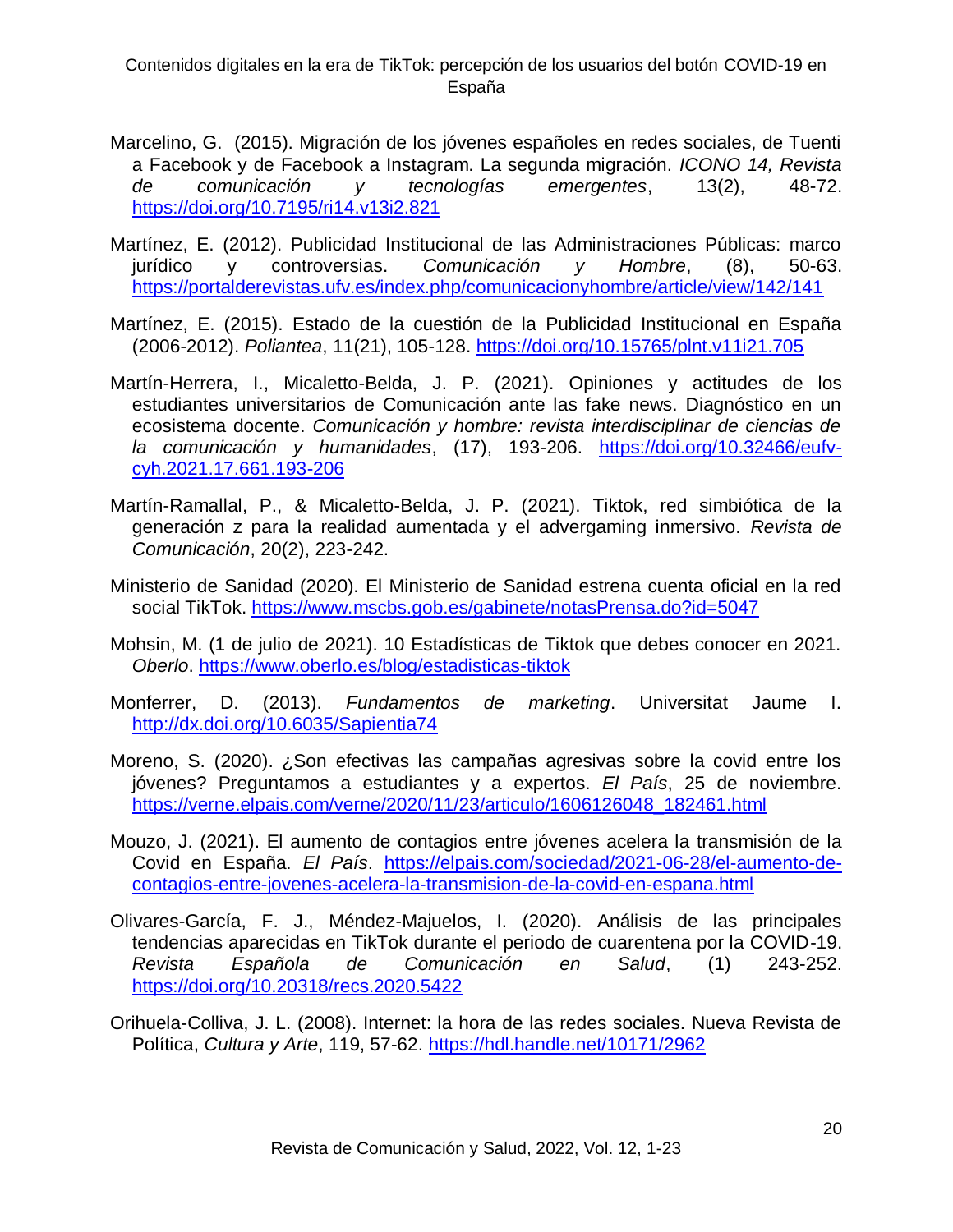- Orozco, J. A. (2010). Comunicación estratégica para campañas de publicidad social. *Pensar la publicidad*, 4(2), 169-190. <https://revistas.ucm.es/index.php/PEPU/article/view/PEPU1010220169A>
- Ruiz, S., Polo, D. (2012). La realidad aumentada como nuevo concepto de la publicidad online a través de los smartphones. *Razón y palabra*, (80). 293–307. <https://www.revistarazonypalabra.org/index.php/ryp/article/view/492>
- Piñuel, J. L. (1997). *Teoría de la comunicación y gestión de las organizaciones*. Editorial Síntesis, S.A.
- Prensky, M. (2011). *Enseñar a nativos digitales*. SM.
- Puromarketing (2019). Demasiados anuncios, muy molestos y poco creativos: por qué cada vez más gente odia la publicidad. 28 de octubre. [https://www.puromarketing.com/9/32784/demasiados-anuncios-muy-molestos-poco](https://www.puromarketing.com/9/32784/demasiados-anuncios-muy-molestos-poco-creativos-cada-vez-mas-gente-odia-publicidad.html)[creativos-cada-vez-mas-gente-odia-publicidad.html](https://www.puromarketing.com/9/32784/demasiados-anuncios-muy-molestos-poco-creativos-cada-vez-mas-gente-odia-publicidad.html)
- Selva-Ruiz, D. Martín-Ramallal, P. (2019). Realidad virtual, publicidad y menores de edad: otro reto de la cibersociedad ante las tecnologías inmersivas. *ICONO 14, Revista de comunicación y tecnologías emergentes*. 17(1), 83-110. <https://doi.org/10.7195/ri14.v17i1.1234>
- Sterzer, S. (2020). Impacto del coronavirus en el sistema educativo: ejemplos en el continente asiático. *Red Sociales. Revista del Departamento de Ciencias Sociales*, 7(2), 64-74.<http://ri.unlu.edu.ar/xmlui/handle/rediunlu/751>
- Suarez, F. (2020). Publicidad en tiempos del COVID-19. ¿Cómo empezamos? ¿Cómo seguimos? *CIMEC*. [https://www.cimec.es/publicidad-en-tiempos-del-covid-19-como](https://www.cimec.es/publicidad-en-tiempos-del-covid-19-como-empezamos-como-seguimos/)[empezamos-como-seguimos/](https://www.cimec.es/publicidad-en-tiempos-del-covid-19-como-empezamos-como-seguimos/)
- Tamara, N. (2020). TikTok. La aplicación favorita durante el aislamiento. *Revista Argentina de Estudios de Juventud* (14). 1-9.<https://doi.org/10.24215/18524907e044>
- Valero, C. (2020). La fórmula de la atracción inmediata de TikTok: contenidos en abierto para enganchar y un potente algoritmo para la fidelización. *Xataka*, [https://www.xataka.com/servicios/formula-atraccion-inmediata-tiktok-contenidos](https://www.xataka.com/servicios/formula-atraccion-inmediata-tiktok-contenidos-abierto-para-enganchar-potente-algoritmo-para-fidelizacion)[abierto-para-enganchar-potente-algoritmo-para-fidelizacion](https://www.xataka.com/servicios/formula-atraccion-inmediata-tiktok-contenidos-abierto-para-enganchar-potente-algoritmo-para-fidelizacion)
- Verne (2020). Sanidad llega a TikTok para intentar concienciar a los jóvenes sobre el coronavirus. *El País*. [https://verne.elpais.com/verne/2020/09/09/articulo/1599649765\\_147985.html](https://verne.elpais.com/verne/2020/09/09/articulo/1599649765_147985.html)
- Xifra, J. (2020). Comunicación corporativa, relaciones públicas y gestión del riesgo reputacional en tiempos del Covid-19. *El profesional de la información* (EPI), 29(2). 1- 18.<https://doi.org/10.3145/epi.2020.mar.20>